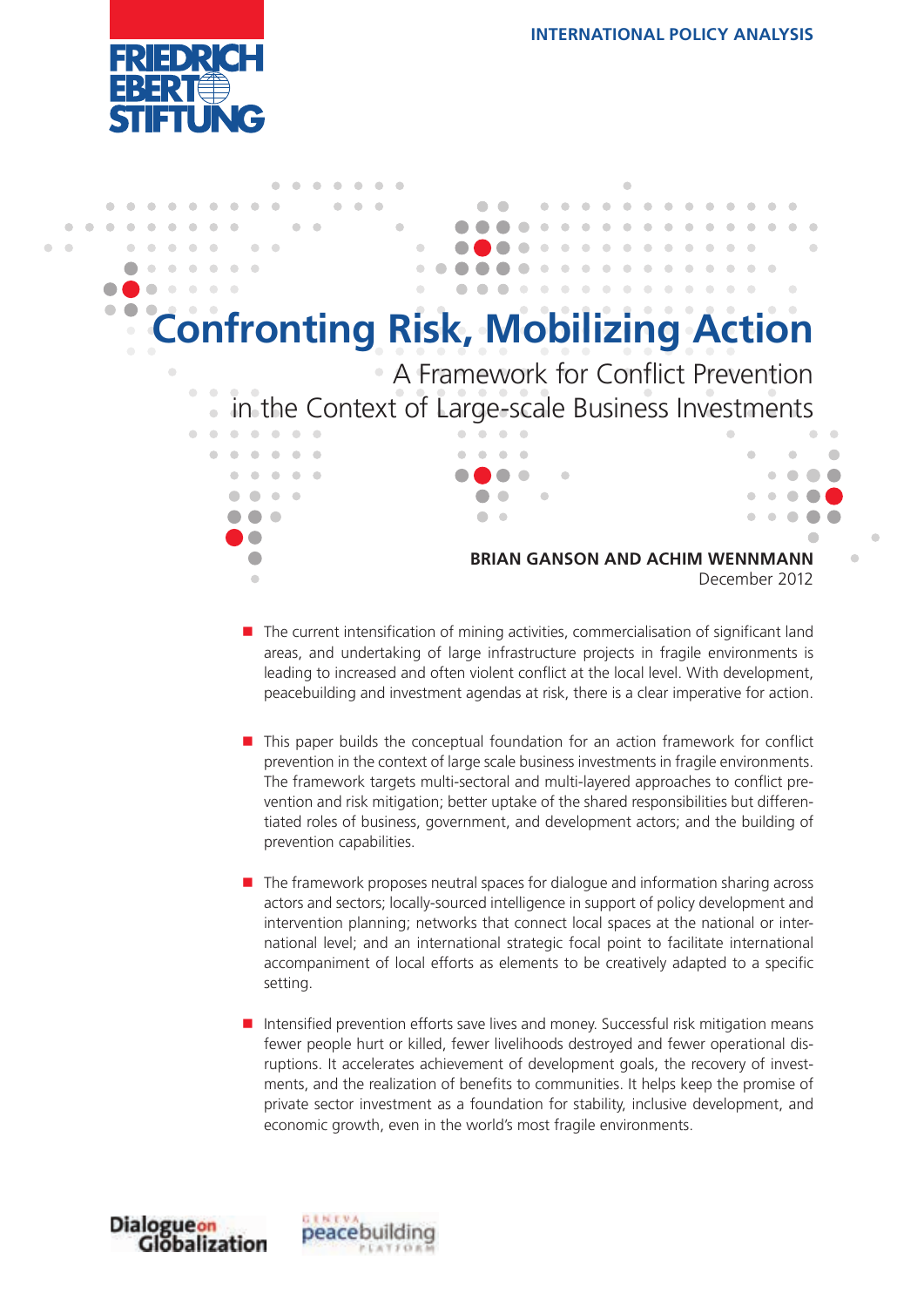

# **Contents**

|    |                                                                                | 2. From Companies to Systems: The Rationale for a New Action Framework  4     |  |
|----|--------------------------------------------------------------------------------|-------------------------------------------------------------------------------|--|
|    |                                                                                | 3. Promising Practice: Salient Trends in the Broader Peacebuilding Field  6   |  |
|    | 31                                                                             |                                                                               |  |
|    | 32                                                                             |                                                                               |  |
|    | 33                                                                             | Armed Violence Reduction and Prevention and Local Observatories 8             |  |
|    |                                                                                |                                                                               |  |
|    |                                                                                |                                                                               |  |
| 4. |                                                                                | Business Engagement in Fragile Environments: Convergence and Opportunity . 10 |  |
|    | 4.1                                                                            |                                                                               |  |
|    |                                                                                |                                                                               |  |
|    |                                                                                |                                                                               |  |
|    | 5. Towards an Action Framework: Multi-sectoral and Multi-layered Approaches 15 |                                                                               |  |
|    | 51                                                                             |                                                                               |  |
|    |                                                                                |                                                                               |  |
|    |                                                                                |                                                                               |  |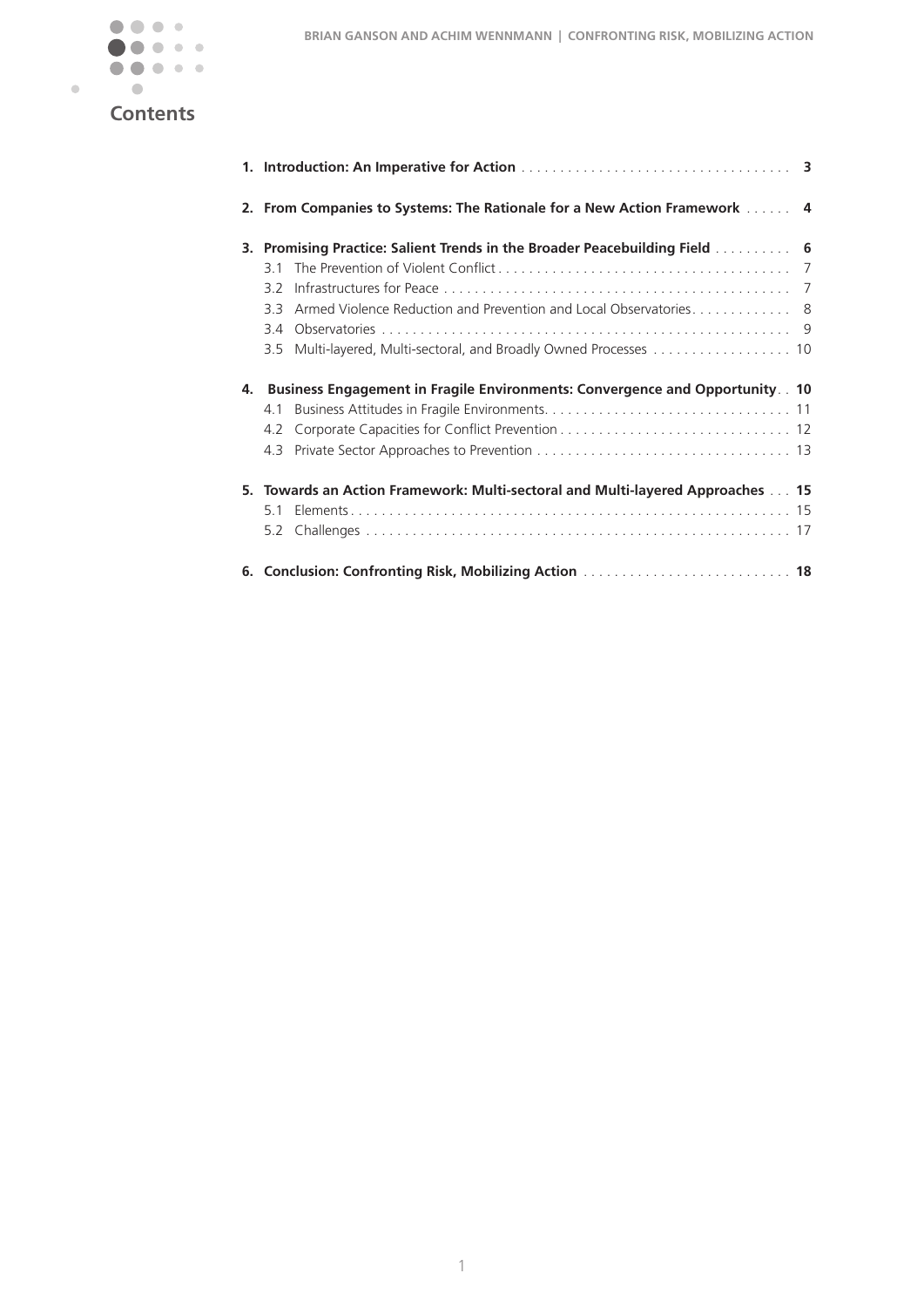<span id="page-2-0"></span>

## 1. Introduction: An Imperative for Action

This paper advances a framework for effective multistakeholder action on conflict prevention in the context of large-scale investment in fragile environments. Business investments often create stresses at the community level and also present conflict triggers for broader political, economic, social, and ecological systems. Building from an understanding that the challenge is much broader than the actions or inactions of private enterprises, the framework targets multi-sectoral and multi-layered approaches to risk mitigation. Action is required to catalyse better uptake of the shared responsibilities but differentiated roles of actors engaged in a specific context to mitigate risks and prevent conflict. Action is also required to build capacities to implement multi-sectoral and multilayered approaches. Such capacities include, for instance, neutral convening facilities on the ground; networking mechanisms that connect local efforts to national and international levels; and effective international accompaniment of local initiatives.

The paper is the capstone of a multi-stakeholder process that over the last twelve months has taken stock, identified gaps, and proposed solutions. The process convened three retreats<sup>1</sup> and otherwise engaged over 100 representatives from business, business associations, trade unions, government, the United Nations, civil society, and academia. Participants came from organizations ranging from the local to the international, and from players large and small. They cut across sectors and geographic contexts. The paper also draws from direct observations of conflict and conflict prevention efforts in the context of business investments in Colombia, Ghana, Uganda, and South Africa; interviews with over 50 company managers with operational experience in fragile environments; secondary research; and stakeholder consultations in London and Geneva.

The picture of large-scale investment in fragile environments that emerged from this process is disturbing. It reveals an increase in destructive conflict and the risk to strategic development and governance agendas from such conflict.<sup>2</sup> It reveals the absence of capabilities across corporate, government, and international sectors to effectively identify risks, mitigate stresses or prevent conflict and violence around large scale business investments. It reveals a shortage of strategies to operationalize engagements in fragile environments across sectors and institutions. Fundamentally, the promise of private sector investment as a foundation for stability and inclusive development is largely un-kept in post-conflict and other fragile environments. Taken as a whole, largescale investments in the extractive industries, commercial agriculture and infrastructure are more likely to cause or exacerbate conflict than they are to contribute to its resolution.

The multi-stakeholder process at the same time highlighted potential solutions that give grounds for optimism. There is growing convergence around understandings that proactive, multi-layered, multi-sectoral, and locallyrooted initiatives represent the most promising practice for lasting conflict prevention and risk mitigation; that actors across the board require more context-sensitive analysis of fragile environments; that capabilities for preventive action on the ground and in headquarters are required to turn insight into action; and that collaborative action is required to tackle the stress factors and conflict dynamics in the context of large scale investment.

What results is an imperative for action which is described as an > action framework $\epsilon^3$  in this paper. In essence, the action framework is an approach to multi-stakeholder engagement in specific contexts to promote action on risk mitigation and conflict prevention from the bottom up, supported through international accompaniment. It is composed of the following elements:

<sup>1.</sup> *Strengthening International Support for Conflict Prevention*, co-convened by the Swiss Federal Department of Foreign Affairs and the Geneva Peacebuilding Platform (Geneva, 1 December 2011); *Safe Communities, Resilient Systems: Towards a New Action Framework for Business and Peacebuilding,* co-convened by the Friedrich Ebert Stiftung Geneva Office and the Geneva Peacebuilding Platform, in collaboration with the United Nations Peacebuilding Support Office (Château de Bossey, 25-27 March 2012); *Conflict Prevention in the Context of Large-scale Business Investments: From Dialogue to Action*, co-convened by the Friedrich-Ebert-Stiftung Geneva Office and the Geneva Peacebuilding Platform, in collaboration with the United Nations Peacebuilding Support Office and the Peace Nexus Foundation (Château de Bossey, 7-8 November 2012).

<sup>2.</sup> The term > conflict< is used in this paper to describe disagreements surrounding large-scale business investments that can lead to legal action, popular mobilisation, or violent responses. The term *>*conflict prevention‹ refers to the prevention of the loss of life and livelihoods but recognizes that conflict is part of human life and can – if constructively managed – be an essential ingredient to social advancement.

<sup>3.</sup> An *v*action framework‹ is understood to describe a model or a series of building blocks to facilitate systematic and consistent activities in specific settings. It is not a ›blueprint‹, but rather a collection of elements that can then be translated and adjusted to the specific contexts in which it is applied.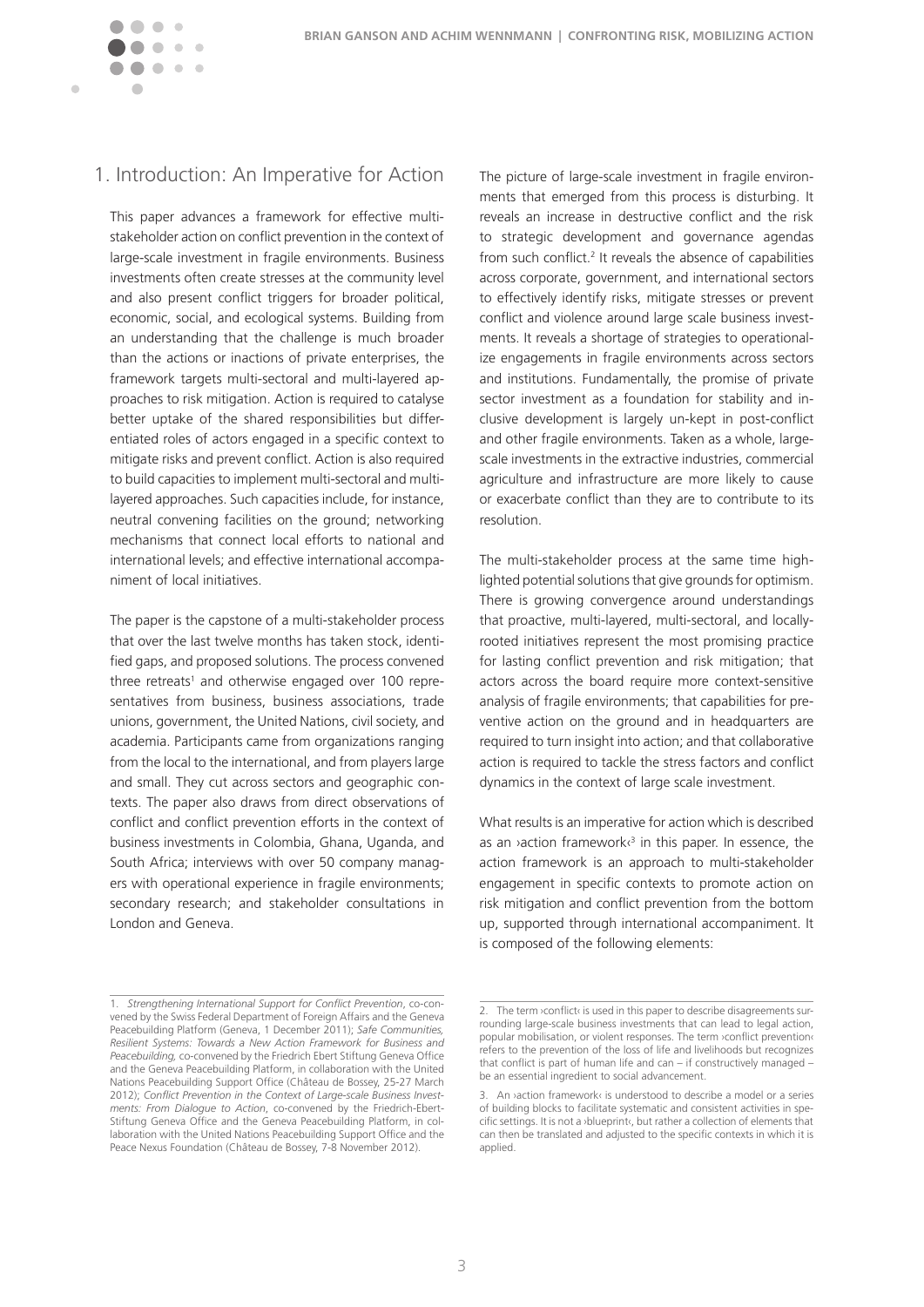*›Facilities‹ or ›spaces‹ with a capacity to convene a variety of local actors:* Such capacity supports relationship building, honest off the record dialogue, information gathering, joint analysis, collaborative planning, and collective monitoring across actors and sectors.

 $\mathcal{C}$  $\sim$   $\sim$ 

<span id="page-3-0"></span> $\blacksquare$ 

 *Context-specific risk management as the convening ground across institutions and sectors:* The ability to collect, integrate and analyze local information about risks in ways useful to and digestible by a variety of constituencies, as well as the ability to introduce relevant learning from elsewhere into the local context, operationalize multi-sectoral engagement on the ground.

 *Multi-layered spaces:* Conflict risk factors that are present locally are often reflections of broader tensions or stress factors in the system. Capacity to convene actors and share knowledge among various constellations of regional, national or international players present in specific contexts recognizes that these require multi-sectoral engagement at different levels.

 *Networking across contexts:* A network connects local facilities to each other and to broader initiatives, improving the influence of local practice on research, promising practice development and policy, and accelerating the uptake of promising practices on the ground.

 *A strategic focal point to facilitate international accompaniment of local efforts:* Such a focal point facilitates the support of local efforts in policy and programme development. It seeds conversations and catalyses action on the ground.

This paper builds the conceptual foundations of the action framework. It distills promising practices gathered during the multi-stakeholder process and interprets the current state of knowledge about the role of business in fragile environments. The paper first explores the case for a new action framework. The paper then reviews the practice trends in the broader peacebuilding field and provides perspectives on business engagement in fragile environments. The final section unpacks the main tenets of the action framework including an analysis of challenges and opportunities for its implementation.

## 2. From Companies to Systems: The Rationale for a New Action Framework

Over the past decade, the dominant focus for research and policy on private investment and conflict has been business behaviour in fragile environments. Practitioners, scholars and institutional actors focus on the predatory aspects of business in fragile environments (»business and conflict«), as well as on the need for private-sector engagement for jobs and security (»business and peace«).4 This has resulted in a substantial body of normative advice and regulatory frameworks for companies, with the hope of decreasing the negative impacts and increasing the positive potential of business. These frameworks include:

■ Binding legal frameworks, such as the United Nations and Organization for Economic Cooperation and Development (OECD) conventions against corruption, as well as their soft-law cousins, such as the *Guiding Principles on Business and Human Rights*, or ›Ruggie Principles.‹

 Widely-referenced standards of conduct, such as the International Finance Corporation (IFC) performance standards and the OECD Guidelines for Multinational Enterprises and Fragile States Principles, as well as expert reports, such as the International Commission of Jurists' expert panel report on corporate complicity in international crimes.

 Voluntary principles to which companies promise to adhere, such as the Voluntary Principles on Security and Human Rights and the Extractive Industries Transparency Initiative.

 Good practice frameworks, such as *Getting It Right: Making Corporate Community Relations Work*, growing out of decades of CDA Collaborative Learning Project's research on Do No Harm and Corporate-Community Engagement.<sup>5</sup>

These frameworks increase company sensitivity towards, and accountability for, its own actions in conflict-affected and fragile environments. The Ruggie Principles, for instance, emphasize the imperative that enterprises »act

<sup>4.</sup> For a recent review see M. Porter Peschka (2011) *The Role of the Private Sector in Fragile and Conflict-Affected States*, Washington DC: World Bank.

<sup>5.</sup> L. Zandvliet and M. B. Anderson (2009) *Getting it Right: Making Corporate-Community Relations Work*, Sheffield: Greenleaf Publishing.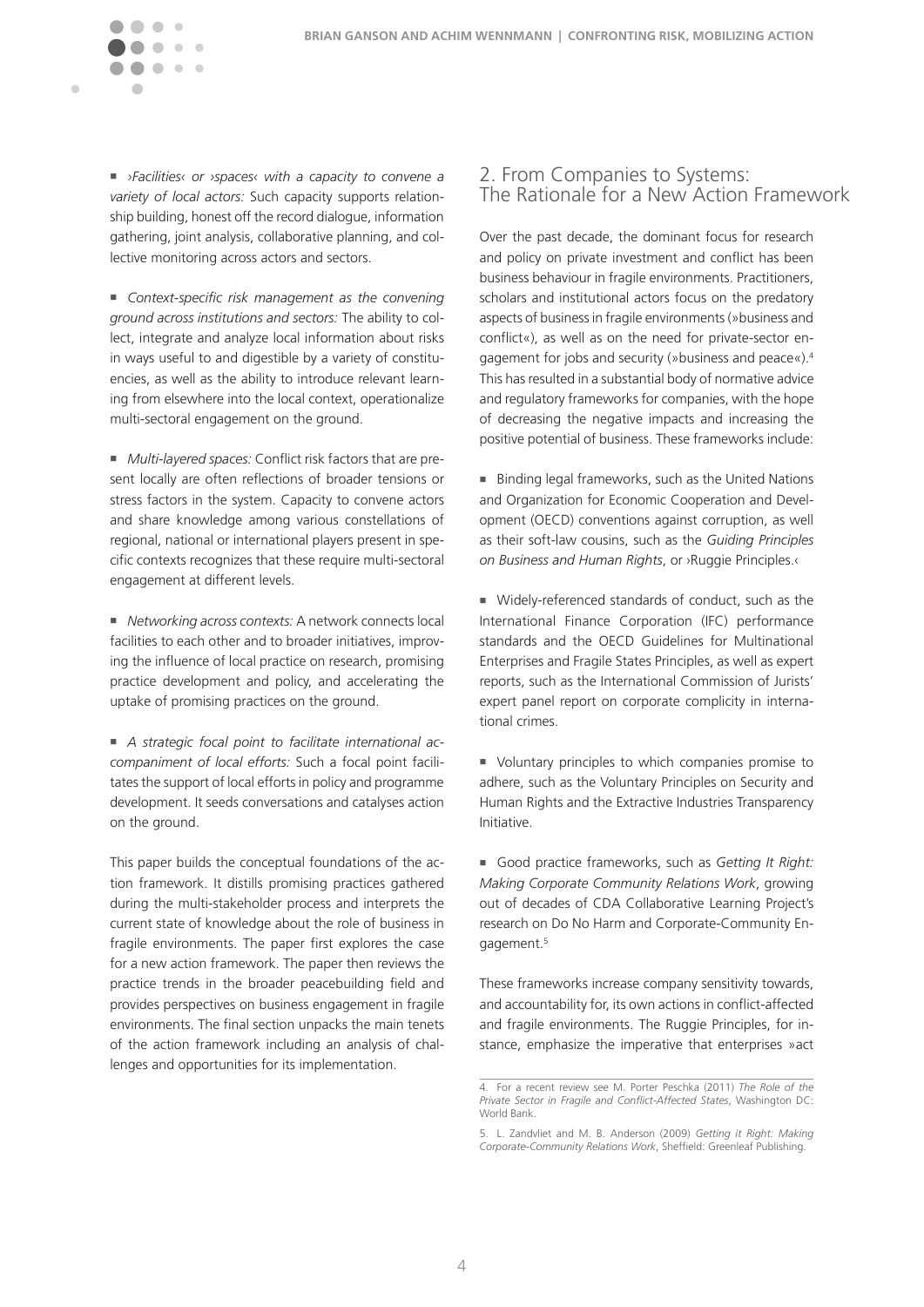

with due diligence to avoid infringing on the rights of others and to address adverse impacts with which they are involved.«6

Less well highlighted by these frameworks is business as one role player among many in a fragile context. A foreign company is only one additional outside intervener among others working to influence a specific context. It can also be a local actor impacted by socio-political factors beyond its control. No matter how ethical or effective business may be in managing its own operations, it cannot, by itself, prevent conflict or ensure a stable operating environment.

This leaves a gap in our understanding of how largescale private sector investment fits into larger systems of conflict prevention and risk mitigation in fragile environments; and how government, development and peacebuilding actors can work together with business to meet their collective and individual goals. Conceptualizing business engagements in fragile environments as a bilateral business-community phenomenon fails to reflect the realities of the diversity of actors present in specific contexts. It is therefore necessary to move beyond bilateral perspectives on business in fragile environments to a focus on the shared responsibilities but differentiated roles of a range of actors in a specific complex environment.

Common ground among peacebuilding and business perspectives may be found in renewed attention to locally-rooted capabilities and systems. Both increasingly recognize that strong and resilient local actors are required to identify and mobilize appropriate responses to stress factors, tensions, and risks from whatever source. Whether the goal is characterized as a »stable operating environment« or »peace«, all actors share common questions in these contexts. The first is how best to strengthen dispute resolution and prevention capacities that better manage the overlapping, diverging and conflicting interests of communities, state authorities, and companies, as well as the multiple risks to which these interests are exposed. The second question is the role of various national and international actors in supporting such capacities and risk mitigation strategies.

Thus emerge action needs to strengthen conflict prevention and risk mitigation strategies. These action needs are to:

■ Ensure more effective responses on the ground: There is a clear normative trend towards locally owned and driven – yet internationally embedded – development and peacebuilding efforts.<sup>7</sup> But there is so far no corresponding effort to translate this normative trend into multi-sectoral, multi-layered action in specific contexts, including an understanding of the shared responsibilities but differentiated roles of different actors.

 Foster capabilities for preventive action and risk mitigation: Across institutions and sectors, there is a real need to more systematically strengthen the capabilities to more effectively respond to a variety of risks, including both natural and man-made hazards. Such a capabilities approach requires focus on individual skills, organization capabilities and cross-sectoral, inter-organizational mechanisms.8

 Accelerate uptake of learning: The last decade has seen important advances in understanding about preventive action and risk mitigation.9 This learning emerged from multiple sectors, but promising practices are not well-shared between sectors or even among actors within sectors.

Urgent action is required. Business engagement in fragile environments is increasing in scale and scope, particularly in the extractive, agriculture, and infrastructure sectors. One industry study, for instance, points out that »mining has moved from developed to emerging economies« and that »in recent years huge investments have taken place in Latin America, Africa, and parts of Asia and these are likely to escalate in the next ten years«.10 These large-scale investments can both exacerbate existing

<sup>6.</sup> Human Rights Council (HRC)(2011) *Report of the Special Representative of the Secretary-General on the Issue of Human Rights and Transnational Corporations and other Business Enterprises.* Document A/ HRC/17/31. Geneva: HRC.

<sup>7.</sup> See for instance the *New Deal for Engagement in Fragile States*, the *Busan Partnership for Effective Development Cooperation*, the *International Dialogue on Peacebuilding and Statebuilding*, as well as the formation of the g7+ – a group of 17 countries that consider themselves ›fragile‹ and that have united their voices to establish a dialogue with their international partners.

<sup>8.</sup> B. Ganson (2011) *Business and Conflict Prevention: Towards a Framework for Action*. Paper 2. Geneva: Geneva Peacebuilding Platform.

<sup>9.</sup> B. Ganson and A. Wennmann (2011) *Operationalizing Conflict Prevention as Strong, Resilient Systems: Approaches, Evidence, Action Points*. Paper 3. Geneva: Geneva Peacebuilding Platform.

<sup>10.</sup> International Council on Mining and Metals (ICMM)(2012) *Trends in the Mining and Metals Industry*. London: ICMM, pp.5-6.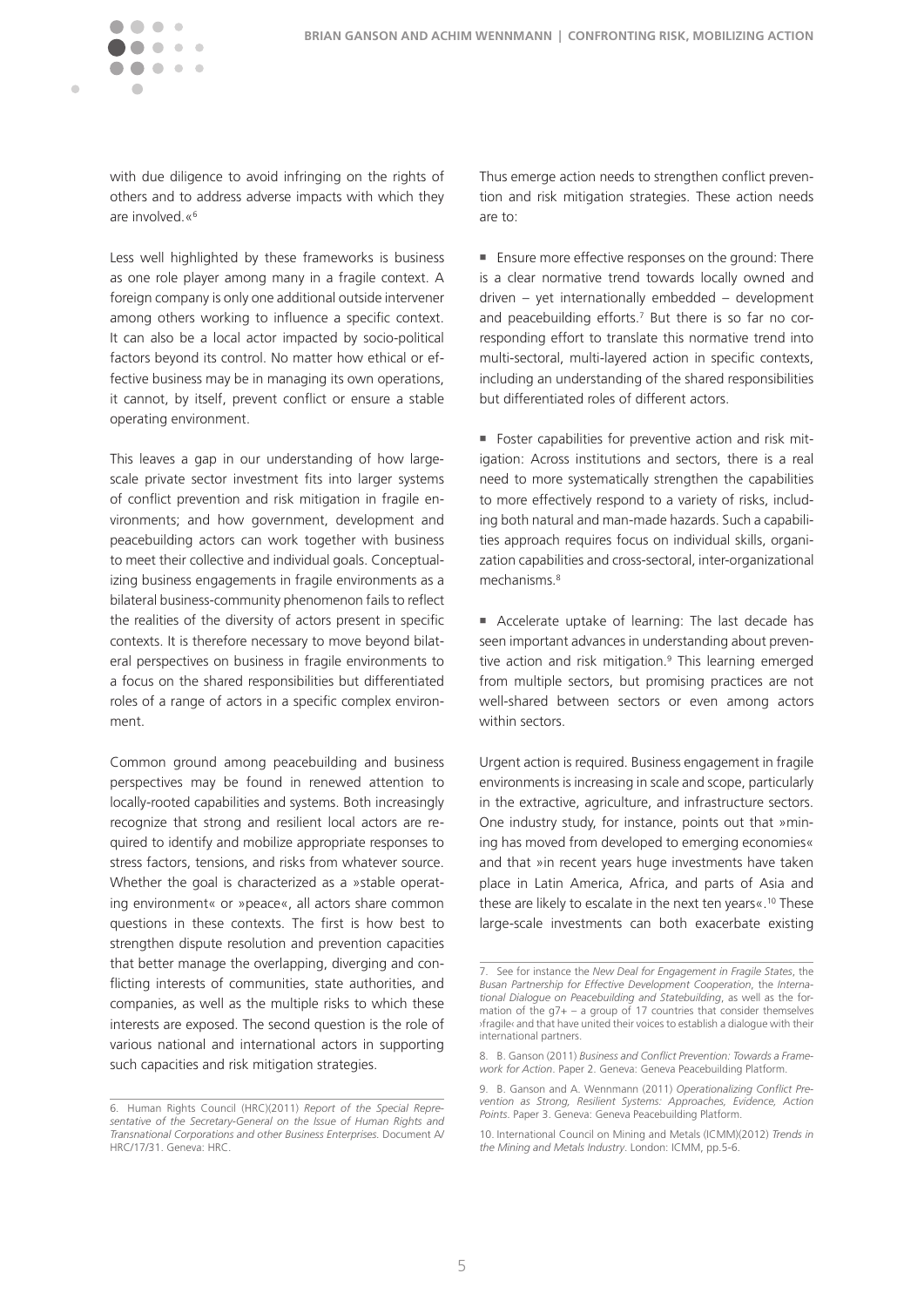<span id="page-5-0"></span>

stress factors and create new risks in already fragile and conflict-prone environments.

Another study reports that 1,217 land deals have been made in developing countries since 2000, amounting to 83.2 million hectares, or roughly equivalent to the combined land surface of France and Italy.<sup>11</sup> The study also notes that »approximately 45% of the total land deals target cropland or crop-vegetation mosaics. Intensive competition for cropland with local communities is therefore likely«.12 Moreover, land deals occur in the context of non-existent or dysfunctional land tenure systems and involve government complicity to sell land occupied by smallholders. They are also highly concentrated in fragile environments: Sudan, Ethiopia, Mozambique, Tanzania, Madagascar, Zambia, the Democratic Republic of the Congo, the Philippines, Indonesia, and Laos, among the most prominent. The occurrence of conflict around diminishing pools of renewable resources, such as land and water, is also likely to increase in the next decade, a trend which is itself compounded by environmental degradation, population growth, and climate change.

Considering these figures, we can predict that the intensification of mining activities, the commercialisation of large land areas, and the undertaking of large infrastructure projects will lead to rising conflict at the local level in the years ahead. Because we understand which environments are fragile, and since investment trends are well known, we know where conflicts are likely and we know the communities that will be affected. We also know that when these conflicts occur the great majority of company managers, mission staff, or government personnel will be unprepared to manage or diffuse the conflict. We know that integrated systems for risk identification and conflict management will in most all cases not be in place.

Without a more significant effort on conflict prevention, the achievement of important strategic objectives of a broad range of actors will be at risk. These include a government's revenue and development plans, a company's operational continuity and reputation, civil society agendas for good governance and human rights, and in-

ternational agendas for peace and security. Most directly, inaction on risk mitigation and conflict prevent places at risk community health, security, environmental integrity and sustainable development.

The preventive approach outlined in the action framework is an effort to help provide immediate support for the achievement of important strategic objectives. Structural factors related to root causes of fragility in such environments must of course be addressed. But the longterm strategies needed to act on structural factors are unlikely to address immediate risks as governments, businesses, and even some communities demand the benefits of private sector investment. In this context the call is for practical, locally-implementable mechanisms that facilitate understanding of conflict dynamics and stress factors related to large-scale investments, and translate these into preventive action and risk mitigation despite the fragility of the environment.

## 3. Promising Practice: Salient Trends in the Broader Peacebuilding Field

Recent years have seen significant innovation in the prevention of violent conflict, armed violence reduction, and dispute resolution. These practical experiences relate to a whole series of different types of violence and violent contexts which in themselves illustrate how our understanding of the violent conflict has evolved in recent years. Publications such as the *World Development Report 2011*, the *Global Burden of Armed Violence*, and multiple editions of the *Human Security Report* have contributed to a much more diverse understanding of the nature of violent conflict that went beyond what the concept of ›inter- or intra-state armed conflict‹ was able to capture.13 The most tangible example of the changing characteristics of violent conflict is that only 1 out of every 10 reported violent deaths occur in traditionally defined armed conflict settings.<sup>14</sup>

This section sets out the broader trends and innovative practices in dispute resolution systems, analytical capa-

<sup>11.</sup> W. Anseeuw, M. Boche, T. Breu, M. Giger, J. Lay, P. Messerli, and K. Noble (2012) *Transnational Land Deals for Agriculture in the Global South.* Bern, Montpellier, Hamburg: Centre for Development and Environment (CDE), Centre de Coopération Internationale en Recherche Agronomique pour le Développement (CIRAD), German Institute for Global Area Studies (GIGA), pp.vii-ix.

<sup>13.</sup> World Bank (2011) *World Development Report 2011: Conflict, Security and Development*, Washington D.C: World Bank. Geneva Declaration Secretariat (GDS)(2011) *Global Burden of Armed Violence: Lethal Encounters*, Cambridge: Cambridge University Press. Human Security Report Project (HSRP)(2011) *Human Security Report 2009/2010: The Causes of Peace and the Shrinking Costs of War*, Oxford University Press, New York.

<sup>14.</sup> GDS, *Global Burden of Armed Violence*, p.1.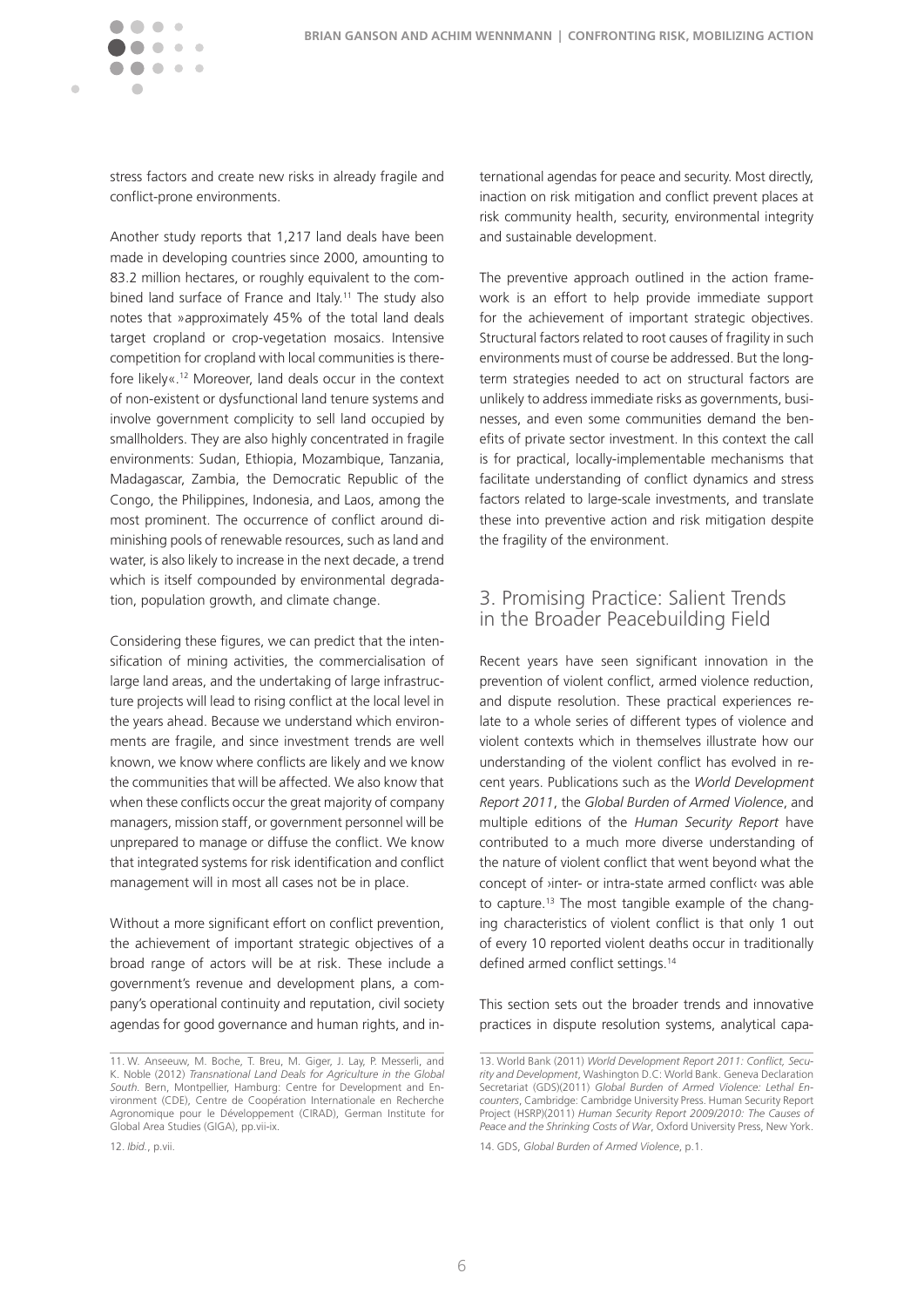<span id="page-6-0"></span>

bilities, and policy action networks that may have more direct relevance to risk identification, risk mitigation, and conflict prevention in the investment sphere.

### 3.1 The Prevention of Violent Conflict

A review of recent practice trends highlights indigenous responses to known tensions or stress factors as enabled by local networks and institutions.<sup>15</sup> Whether looking at the recent practical experience surrounding the prevention of major armed conflict, civil war, or election violence, common themes emerge. These are:

 The prevention of violent conflict is a profoundly ›local‹ effort that involves existing national or sub-national actors, networks, or institutions; but the local effort is embedded in an international context and activities.

**Interventions or programmes with lasting prevention** effects are multi-layered, multi-sectoral, and as broadly owned as possible. This is because »potentially violent tensions or on-going violence are increasingly insusceptible to one-time external mediation or local conflict resolution«.16

■ Prevention occurs along the entire timeline of instability, conflict management, crisis management, peacemaking, peacekeeping and peacebuilding.

**Prevention requires the work or support of all actors,** local and international, that have a bearing on a specific context. It cannot be delegated to any single actor.

**Prevention is inherently cross cutting, with many mo**dalities intersecting with security, development, peacebuilding and statebuilding.

International support for prevention is not a choice between short term responses and/or long term programming; rather, international support should focus on better connecting short and long term approaches so as to strengthen the capabilities of national or regional systems to better anticipate and manage conflict and stresses.

Prevention efforts must address a range of situations that are not part of traditional ›armed conflict‹ prevention. According to one analyst these situations include:

[v]iolent instability as a result of the impact of local and cross-border organized crime; urban violence, as the pace of urbanization continues to accelerate; deep and rapid political change as societies transform themselves after decades of stasis; violent conflict arising from deep, long term divisions, often based on longstanding issues such as land disputes, and often exacerbated by political rivalries; the negative impact on fragile governments of a growing list of external stress factors, from the continuing economic crisis to the effects of climate change; distortion of local priorities driven by the perceived security needs of other actors.17

Such diverse and turbulent situations are often enough encountered in the context of large-scale investments in fragile environments. They forcefully illustrate the limits of one-time external mediation efforts, and underline the importance of building local capacities for dispute resolution and prevention.

### 3.2 Infrastructures for Peace

Infrastructures for peace have been defined as a »dynamic network of interdependent structures, mechanisms, resources, values, and skills which, through dialogue and consultation, contribute to conflict prevention and peace-building in a society«.18 Such infrastructures constitute a society's collaborative capacity to facilitate finding internal solutions to disputes through multistakeholder dialogue. Underlying to infrastructures for peace is a cooperative, inclusive, problem-solving approach to conflict based on dialogue and mediation.

At the same time, infrastructures for peace represent pragmatic mechanisms for catalysing action. While different in their manifestation in specific contexts, components of infrastructures for peace include:

<sup>15.</sup> Ganson and Wennmann*, Operationalizing Conflict Prevention as Strong, Resilient Systems*, pp.3-5.

<sup>16.</sup> Kumar, C. and J. De la Haye (2011) ›Hybrid Peacemaking: Building National Infrastructures for Peace, *Global Governance* 18(1): 13-20, at p.13.

<sup>17.</sup> A. Tomlinson (2012) ›Putting the Pieces Together: Towards a Unified Approach to Prevention at the United Nations‹, in A. Wennmann (ed) *20 Years ›An Agenda for Peace‹: A New Vision for Conflict Prevention?* Paper No.5. Geneva: Geneva Peacebuilding Platform, pp.15-19, at p.18.

<sup>18.</sup> Kumar and De la Haye, ›Hybrid Peacemaking‹, p.14.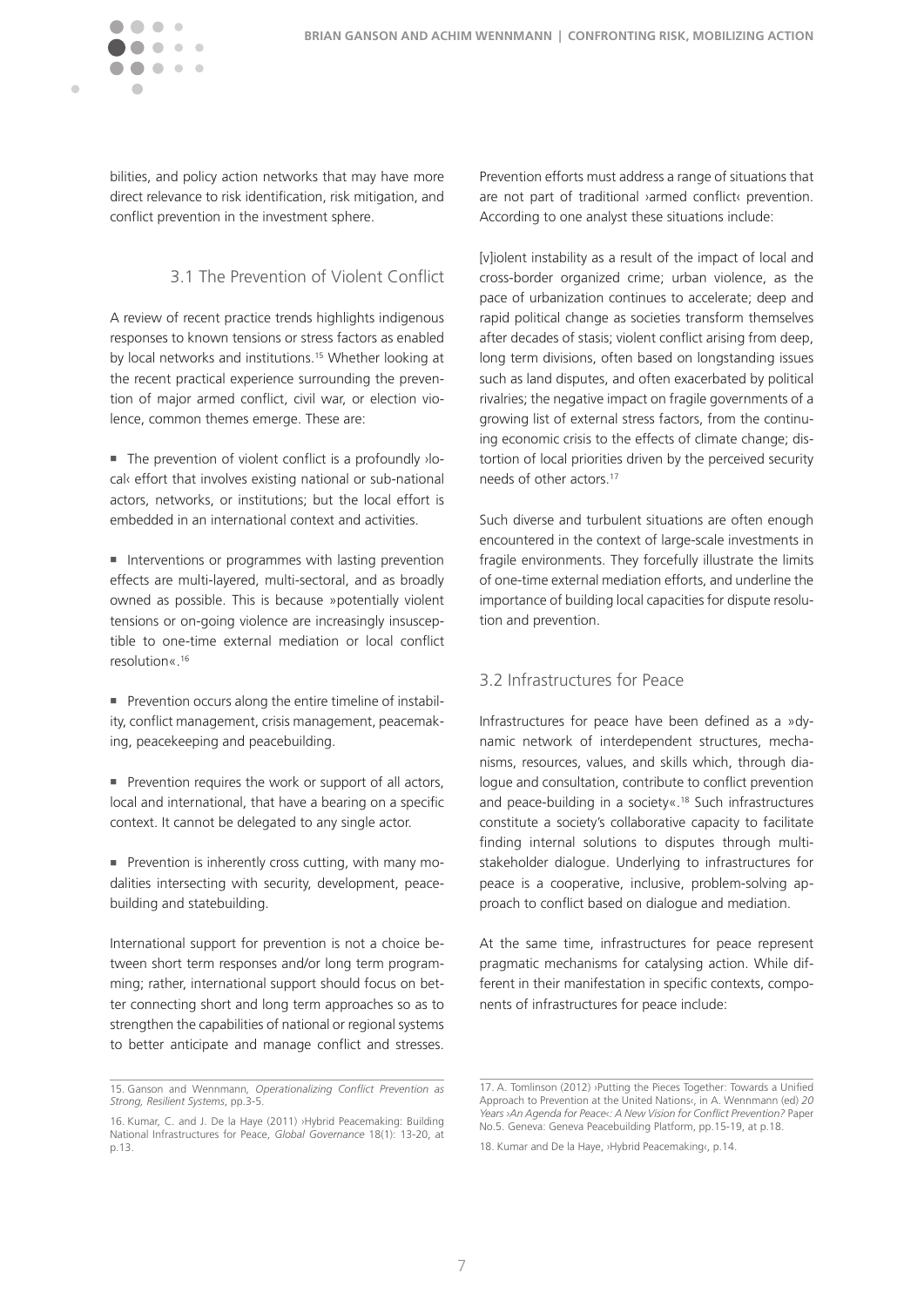<span id="page-7-0"></span> National, district and local peace councils comprised of trusted and highly respected persons of integrity who can bridge political divides, acting as inclusive forums to promote mutual understanding, build trust, solve problems, and prevent violence;<sup>19</sup>

 Institutionalized platforms for consultation, collaboration and coordination of peace issues, such as a government bureau, department or ministry of peacebuilding;

 Legislative measures to create an infrastructure for peace with appropriate resources;

■ Capacitation of national peacebuilding institutions, related government departments, peace councils and relevant groups of civil society actors; and

■ Context-appropriate methodologies for dispute resolution.20

Infrastructures for peace thus place local peace committees into a national and coordinated framework that connects various levels of state and society in support of conflict management and prevention.

Infrastructures for peace draw to a large extent on the experience of South Africa's National Peace Secretariat, established to supervise the implementation of the 1991 Peace Accord. This secretariat established eleven regional and more than 260 local peace committees uniting representatives from political organizations, trade unions, business, churches, police and security forces. Beyond South Africa, infrastructures of peace can be observed in Ghana (institutionalized as National Architecture for Peace), Kenya (Network of National Peace Committees), and Togo (drawing on Ghana's experience). Most of these efforts emerged as nationally driven initiatives that later received donor support. None was an externally conceptualized or delivered product. Ownership by a core group of societal stakeholders was key to ensuring success.

The real prevention effects in South Africa, Ghana, and Kenya, and an emerging evidence base in other places,

suggest that infrastructures for peace offer a promising framework to strengthen prevention capacities in fragile environments. Providing a counterbalance to a decade or more where international attention has focused on elite agreements as the principle means of ending violence and consolidating peace, they are also part of an emerging trend to emphasize the multi-layered nature of peacebuilding. Infrastructures for peace represent an operational tool to multiply and link conflict prevention spaces. They may perform similar roles in the context of large scale investment in fragile environments.

## 3.3 Armed Violence Reduction and Prevention and Local Observatories

In the practice on armed violence reduction and prevention (AVRP), a similarly positive trend can be observed. Drawing on the experience of Colombia, Brazil, and South Africa, among others, and on interventions from diverse sectors including public health, law enforcement, or neighbourhood mobilisation, it is reasonable to conclude that targeted investments and development strategies can reduce and prevent armed violence. One well-known case in this field is a programme driven by the municipality of Medellin – the Programme for the Prevention of Violence in the Medellin Metropolitan Area (PREVIA) – that achieved a 90 per cent drop in homicide rates from 1991 to 2006.<sup>21</sup> There are many well-documented practice examples covering a great variety of different types of violence, contexts, and interventions.<sup>22</sup> The scale and scope of AVRP initiatives is illustrated by one study that surveys 219 AVRP initiatives in Colombia alone, and 179 initiatives in Brazil.<sup>23</sup>

AVRP programmes exhibit a tremendous diversity, dynamism, entrepreneurship, and social innovation. At the same time, they share a number of common features. These include:

<sup>19.</sup> Odendael, A. (2010*) An Architecture for Building Peace at the Local Level: A Comparative Study of Local Peace Committees*, New York: United Nations Development Programme (UNDP).

<sup>20.</sup> Ibid.; and Van Tongeren, P. (2011) ›Infrastructures for Peace‹ in in S. Allen Nan, Z. Mampilly, and A. Bartoli (eds) *Peacemaking. From Practice to Theory*, Santa Barbara: Praeger, pp.400-419, at p.408-409.

<sup>21.</sup> OECD (2009) *Armed Violence Reduction: Enabling Development.* Paris: OECD, pp. 97-98.

<sup>22.</sup> P. Eavis (2011) *Working Against Violence: Promising Practices in Armed Violence Reduction and Prevention*. Geneva: Geneva Declaration Secretariat. UNDP (2010) *Armed Violence Reduction and Prevention: What Works?* Geneva and Oslo: UNDP and Norwegian Ministry of Foreign Affairs. UNDP (2012) *Governance for Peace: Securing the Social Contract*. New York: UNDP. World Health Organization (WHO)(2009*) Violence Prevention: The Evidence*. Geneva: WHO.

<sup>23.</sup> OECD (2011) *Investing in Security: A Global Assessment of Armed Violence and Reductions Initiatives*. Paris: OECD, pp.32, 44-49, 54-58.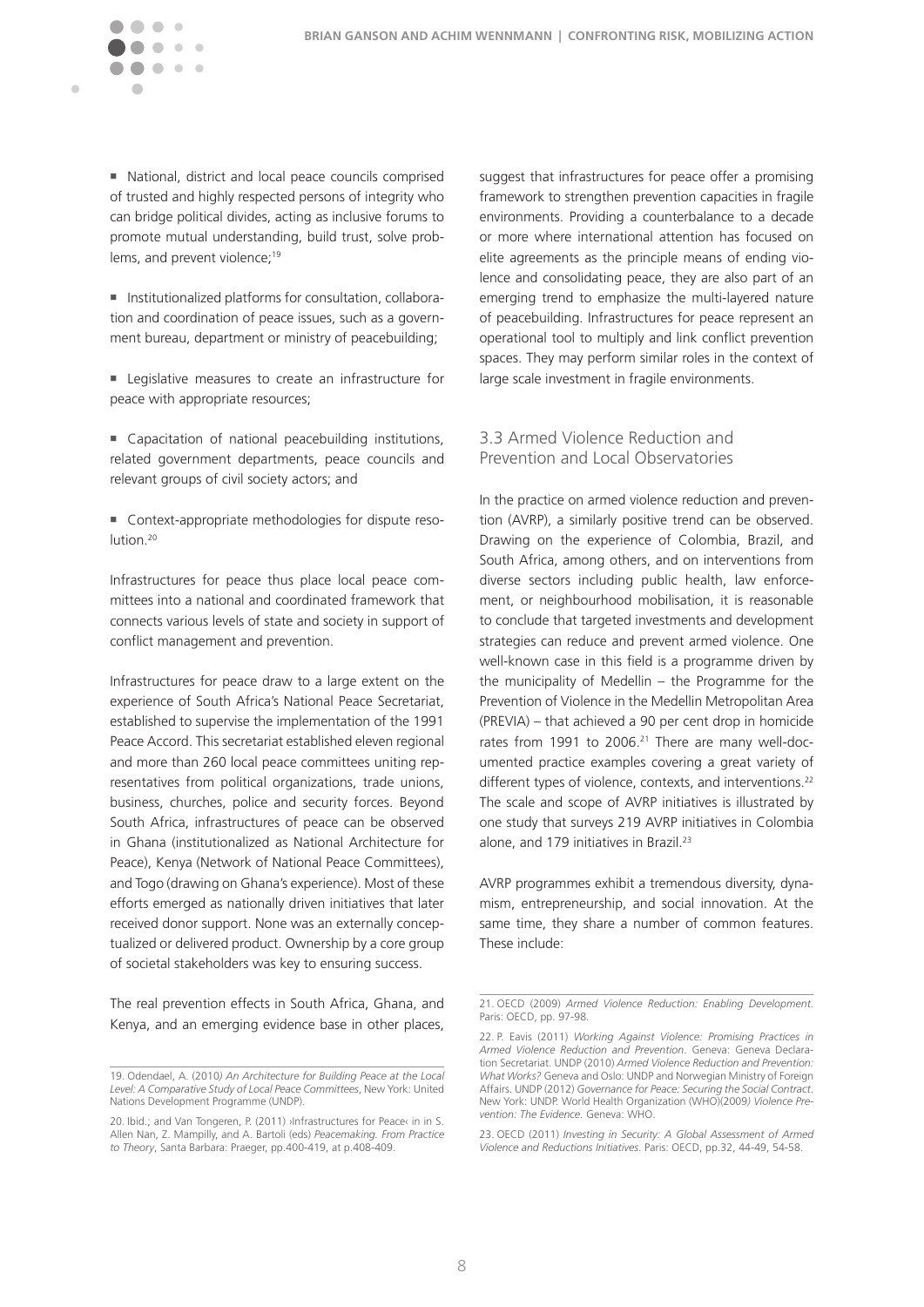Creative adaptation of conflict, crime, and armed violence prevention approaches to specific contexts;

 $\mathcal{C}$ 

 $\sqrt{2}$  $\sim$   $\sim$ 

<span id="page-8-0"></span> $\blacksquare$ 

- A focus on the local level because this is where armed violence is experienced most directly, and where existing evidence suggests that the most promising efforts have occurred;
- A focus on the mitigation of regional and global risk factors that impact on local dynamics; and
- National level efforts that help ensure the sustainability of local prevention efforts, in particular ensuring learning across local settings, developing a vision of AVRP across different Institutions and sectors, and helping prioritisation and coordination.24

One review of promising practice highlights that: »The most promising AVRP programmes are those that bring together a range of violence prevention and reduction strategies across a number of sectors and purposefully target the key risk factors that give rise to armed violence (…) [and that] integrate AVRP objectives and actions into regional, national, and sub-national development plans and programmes.«25 Thus AVRP programmes clearly emphasize the importance of proactive, multi-layered, multisectoral, and locally rooted prevention efforts. AVRP also highlights the importance of diagnosis and analysis of the scope, distributions, and dynamics of violence. Such diagnosis can be inherently challenging given the multiple faces of armed violence which can include the »multiple simultaneous, and shifting motivations of violent actors, and the links between different forms of violence« – organized (collective) or interpersonal (individual) violence, and conflict (politically motivated) and criminal (economically motivated) violence.<sup>26</sup>

## 3.4 Observatories

Violence is not the only stress factor faced, either in urban environments or in the context of large-scale investments. One way of addressing the challenge of gathering and analysing intensely context sensitive intelligence has been the establishment of so-called observatories.<sup>27</sup> Observatories are mechanisms, networks or institutions that monitor a specific development, such as armed violence, disasters, or the quality of life. Observatories can generate data, provide analysis, or give advice to decision-makers. They are widely used, especially in Latin America, and are well developed in the field of disaster risk reduction. Observatories in the field of armed violence reduction and prevention have specifically focused on collecting data and analyses on homicides and crime. In the field of conflict prevention, observatories have largely focused on early warning systems. In criminology, various cities have set up Crime Observatories; and in public health, observatories have involved the establishment of injury surveillance systems. Observatories thus strengthen evidence-based policy making.

Observatories also face real challenges. An analysis of armed violence monitoring systems (AVMS) in Colombia, Jamaica, South Africa, Sudan, and the United Kingdom highlights that quality data is an indispensable ingredient for concrete programmes on the ground, but that its collection can be difficult in a conflict-affected setting due to risks for data collectors, a weak or absent government, and lack of skills. Powerful stakeholders may also seek to manipulate or control the data generation and analysis in their own interest. Even when functioning well, observatories may be immersed in their own reality and lack any strategy of communicating or sharing what they do, apart from serving very specific objectives.

An observatory may overcome these challenges at least in part because of its capacity to bring together different stakeholders around questions of what is and what it may mean. This improves the quality of intelligence, analysis and multi-sectoral responses. It creates real opportunities to use observatories as a strategic catalyser for a fragile environment:

 To commence and drive a discussion at the city, district, or national level about the need for better data for monitoring and policy making;

 To pool together professionals in data generation and analysis within a country;

<sup>24.</sup> OECD, *Armed Violence Reduction*, p.17.

<sup>25.</sup> Eavis, *Working Against Violence*, pp. 57-58.

<sup>26.</sup> GDS, *Global Burden of Armed Violence*, p. 18.

<sup>27.</sup> E. Gilgen, and L. Tracey (2011) *Contributing Evidence to Programming: Armed Violence Monitoring Systems*. Geneva: Geneva Declaration Secretariat.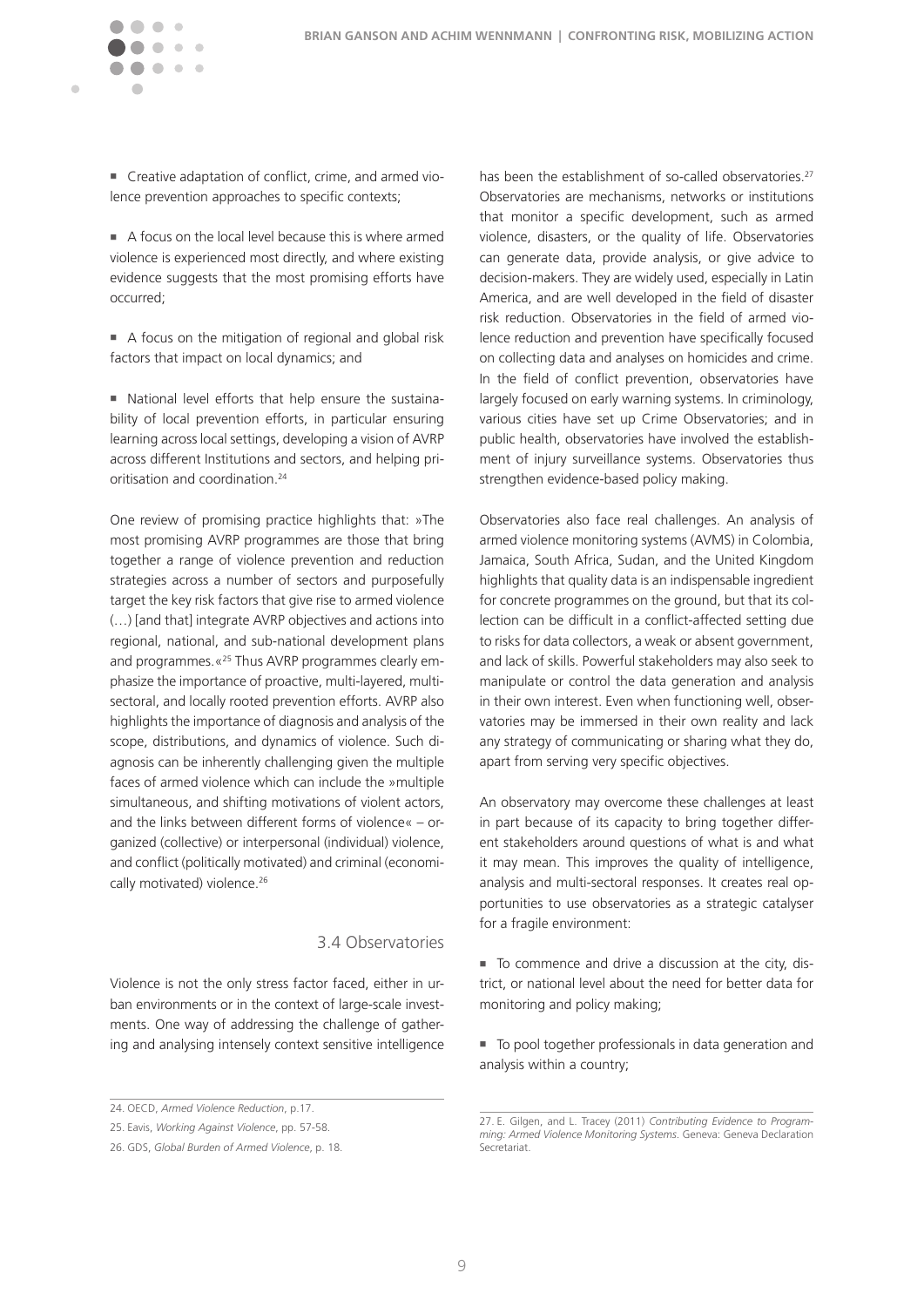<span id="page-9-0"></span>

■ To serve as connecting point for a variety of actors, exploring which data is needed and can be made available in a specific setting; and

■ To bring together and analyse >situational intelligence< that represents an enormous knowledge base on conflict drivers and stress factors.

In sum, observatories are an institutionalisation of efforts to source data and analysis locally. Peacebuilding organisations have for some time emphasized the importance of analysis by local actors, often in an interactive and iterative process. Observatories can additionally represent a focal point for on-going monitoring and evaluation to help improve accounting for conflict prevention results – an issue that all actors are struggling with, including those preoccupied with business investment in fragile environments.

### 3.5 Multi-layered, Multi-sectoral, and Broadly Owned Processes

Recent practice in the broader peacebuilding field has evident salience to questions of large-scale investment in fragile environments. It highlights most strongly that conflict prevention is more effective if it is multi-layered (involving coordinated action at local, national and international levels); multi-sectoral (drawing on comparative strengths of various state and non-state actors); and broadly owned (i.e. not dominated by or delegated to any single actor).

The challenges of such approaches must also be noted by those hoping to bridge risk mitigation and conflict prevention gaps in the investment context. Prevention practice has become significantly more diverse over the last decade. As a result, ad-hoc responses to imminent tensions are often enough disconnected from longer term programming efforts. Local prevention efforts may not be networked ›upward‹ to national, regional, and international initiatives. Increasing this connectedness is a well-known challenge and much needs to be done to address it systematically. The OECD Fragile States Principles Barometer, for instance, notes that donor commitments to implement »do no harm« and to »agree on practical co-ordination mechanisms between international actors« are »off track.« This is one sign that international actors have not yet fully adapted to the complexities of

the contemporary prevention challenge.<sup>28</sup> In addition to human resource development, it appears necessary to build stronger systems and processes within and across organisations.

## 4. Business Engagement in Fragile Environments: Convergence and Opportunity

The potential for the private sector to contribute to conflict prevention is rising on the international agenda. Investments that facilitate employment growth, skills development, and a more inclusive economy are not only valuable in their own right. As explored in the *World Development Report 2011*, they also reduce socio-political tensions in ways that help create space for consensusbuilding on security, civil and economic rights, good government, and other issues critical to stability and development. The *New Deal for Engagement in Fragile States* articulates that the generation of employment and the improvement of livelihoods is one of five peacebuilding and statebuilding goals, and thereby opening a door for private sector actors into a formal peacebuilding and development framework. Drawing on these and other inspirations, the 2012 report of the UNSG on *Peacebuilding in the Aftermath of Conflict* calls for »the private sector and peacebuilding actors to deepen their interaction«, and for the engagement with »foundations and the private sector and encourage these actors to contribute to peacebuilding processes«.29

Given this emphasis, it is remarkable that business remains disconnected from the great majority of prevention practice by peacebuilding and development actors. Municipal AVRP initiatives do sometimes include local business as a core partner. In the prevention of violent conflict by United Nations agencies and departments as well as many NGOs, however, business is mainly absent. Despite their many practical and policy overlaps, discourse on conflict prevention by government, development, and peacebuilding actors on one hand, and private sector actors and those who seek to regulate them on the other, appear to have developed largely in parallel.

<sup>28.</sup> OECD (2011) *International Engagement in Fragile States: Can't We Do Better?* Paris: OECD, p.10.

<sup>29.</sup> UNSG (2012) *Peacebuilding in the Aftermath of Conflict*. Document S/2012/746. New York United Nations, pp. 5, 7.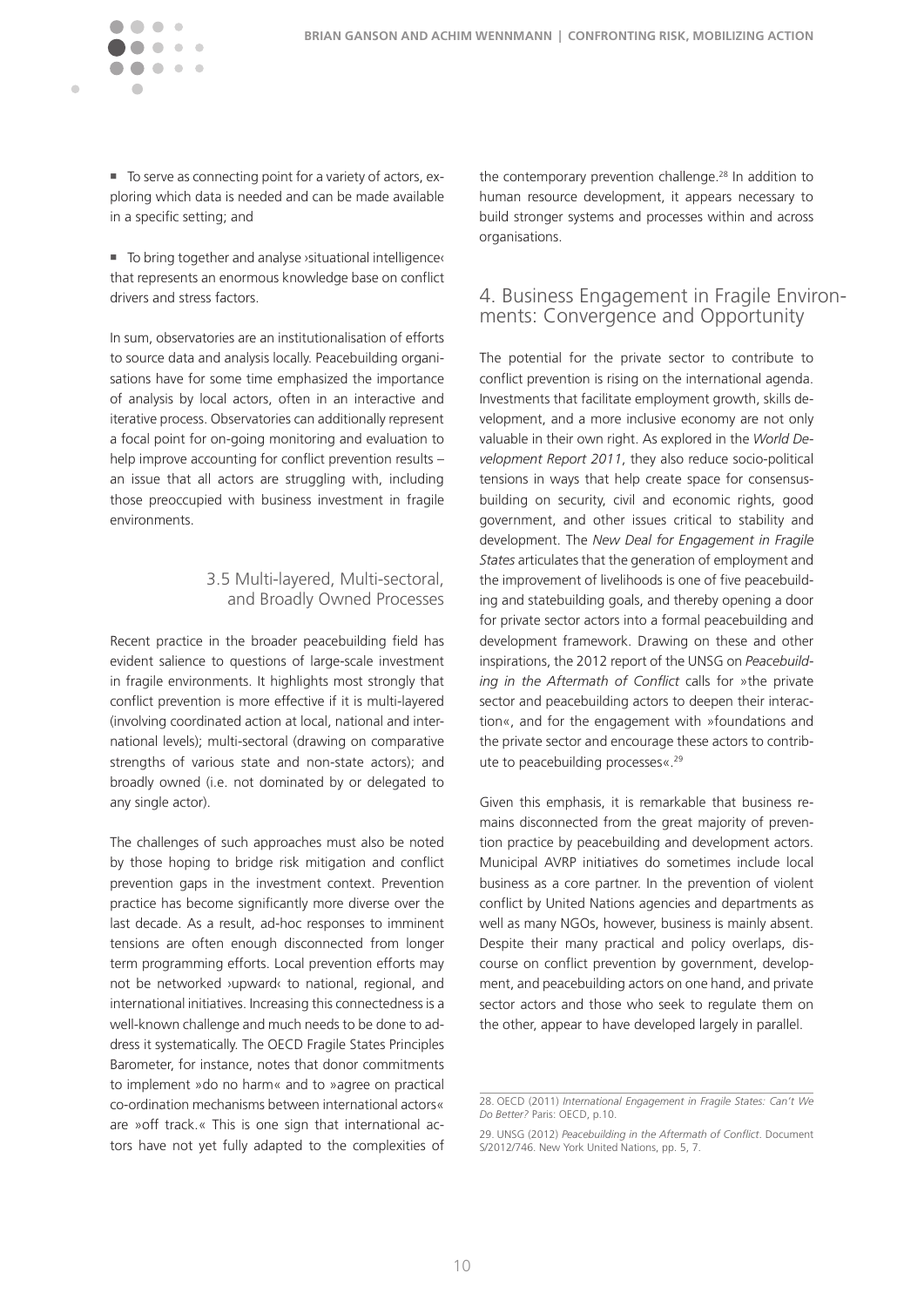<span id="page-10-0"></span>

The task remains, therefore, to generate the actionable insight and advice required for effective business engagement as a proactive force for peacebuilding and inclusive growth. To meet conflict prevention needs where business operates in fragile environments, there is compelling value to situating company-centred frameworks for action within a multi-sectoral, multi-layered action framework that builds on the strengths of business, peacebuilding and local actors. As outlined below, this is consistent with directions leading private actors are already beginning to take.

#### 4.1 Business Attitudes in Fragile Environments

Business is no stranger to difficult markets. Companies large and small, local and international are present in some of the most violent and difficult markets in the world.

Armed violence is just one of a range of factors that inform business decisions to operate in a specific market. Other factors can include the quality of the national legal framework, banking sector, and justice system, as well as the compatibility between the commercial objectives of the investor and the geography or geology of a country and the skills of its workforce.30 For mainstream investment projects, it is therefore not necessarily the end of the conflict or the reduction of armed violence, but rather the presence of a functioning state and other location specific factors which define a willingness to invest. This is underlined in company emphasis on »a stable operating environment.« Critical to the attitude of companies in fragile environments is the degree of direct exposure to risk. The perception of armed violence, for example, depends largely on its sub-national distribution. If a company has its main activity in the capital but most armed violence takes place in remote areas, such violence has little effect on business operations.

In their operations in fragile environments, companies have mainly adjusted their operations to work *around, in,*  or *on* fragile environments or conflict. Most mainstream companies work *around* the fragile environment, which means that they withdraw or temporarily cease activities in recognition of political and security risks. Sectors

particularly affected by armed violence and conflict are tourism, retail, transport, distribution and storage businesses.31 However, companies can be hesitant to withdraw, as this represents an opportunity for a competitor. This substitutability of commercial actors has been used to argue that it is important for companies with a generally reputable record to stay on in fragile environments, because the alternative would be an open door to those with fewer social scruples.

Companies can decide to work *in* a fragile environment and attempt to minimize the effect of the conflict on their operations. For bigger companies, this often means paying for protection from private military companies – or in company language, opting for »securitized risk management«. Small and medium sized companies are unable to afford protection or spread risks in the same way as large investors can. The fact that companies adjust emphasizes the resilience capacity of entrepreneurs and business leaders in fragile environments, especially local and national companies that have to live with prevailing conditions.

Business can also work *on* a particular conflict. Former UNSG Kofi Annan highlighted that the private sector has a real stake in conflict resolutions for its own interests: »After all, companies require a stable environment in order to conduct their operations and minimize their risks. Their reputations (…) depend not just on what product or service is provided, but how it is provided. And their bottom lines can no longer be separated from some of the key goals of the United Nations: peace, development and equity.«32 Guidance on conflict-sensitive business practice encourages companies to look beyond their own externalities, and »begin thinking more creatively about understanding and minimizing conflict risk and actively contributing to peace. «33

The private sector has in fact been involved in many different forms to support peace processes, though such engagement may be the exception rather than the rule. Where companies have been involved, specific roles in-

<sup>30.</sup> Economist Intelligence Unit (EIU), *Operating Risks in Emerging Markets*, EIU, London, 2006, pp.2, 3, 5.

<sup>31.</sup> L. Capobianco (2005) *Sharpening the Lens: Private Sector Involvement in Crime Prevention*. Montreal: International Centre for the Prevention of Crime, p.15.

<sup>32.</sup> Annan, K. (2004) *Role of Business in Armed Conflict Can Be Crucial: For Good and for Ill*, Document SG/SM 9256, 16 April, New York: United Nations, p.1.

<sup>33.</sup> International Alert (2005) *Conflict-Sensitive Business Practice: Guidance for Extractive Industries*, London: International Alert, p.3.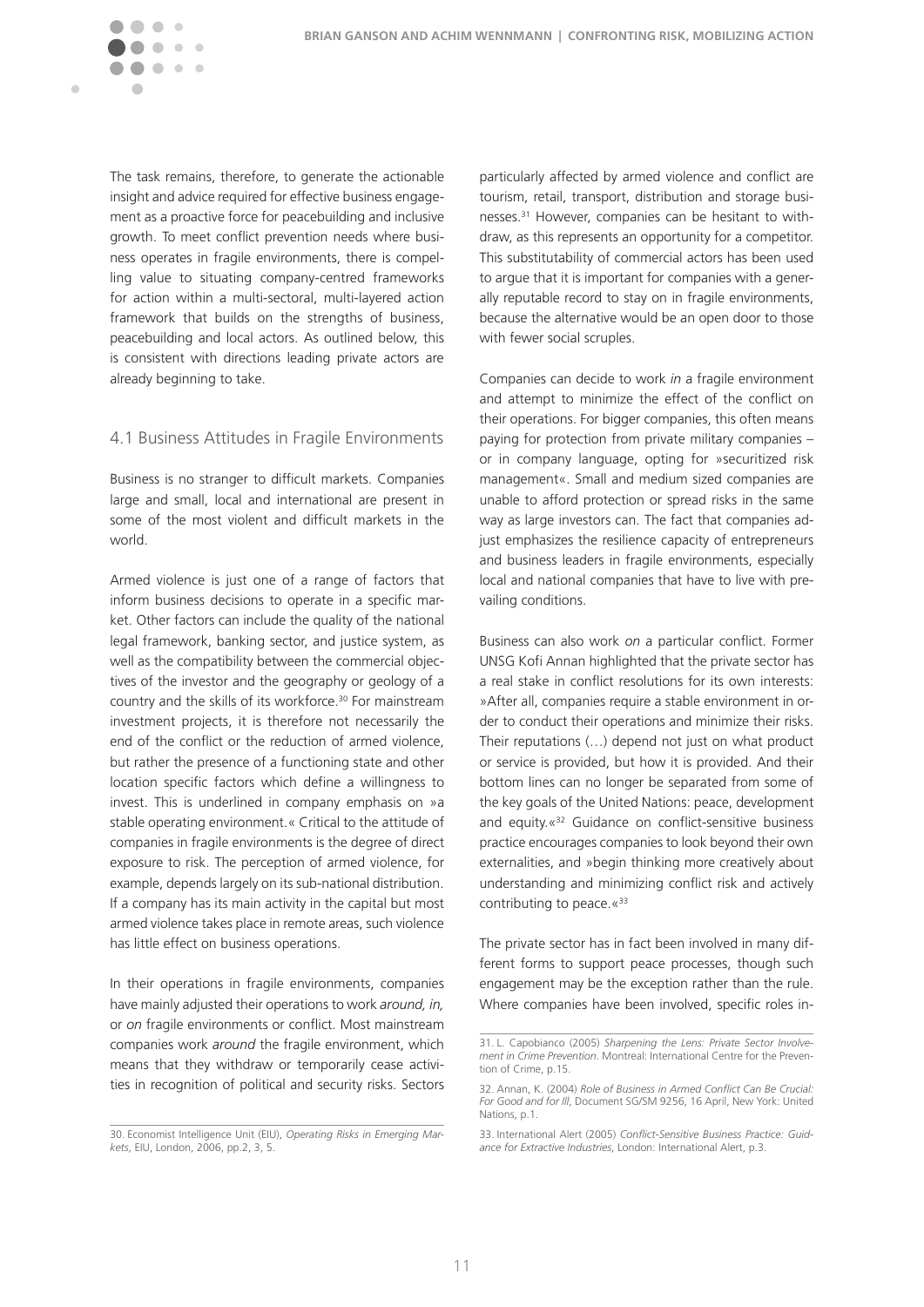<span id="page-11-0"></span>

clude building bridges between different communities and between state and society, engaging directly in talks with belligerents, providing good offices and information, acting as pro-peace constituencies, contributing financial resources for peace processes, assisting in the delivery of humanitarian assistance, strengthening entrepreneurship, building trust, fostering accountability, and limiting access to conflict financing.34

Even if companies do not find themselves in active peacebuilding roles, it is safe to conclude that, at least at the level of corporate policy, most global companies active in fragile environments acknowledge that it is in their best interest to manage their own operations in ways that help prevent conflict. This is reflected in an evergrowing opus of voluntary and multi-stakeholder initiatives. Furthermore, company leaders recognize that they are stakeholders in broader efforts to promote long-term socio-political stability, and that this requires a developed capacity to work locally with both public officials and the communities impacted by their operations.

#### 4.2 Corporate Capacities for Conflict Prevention

Despite such recognition, a critical missing link for systematic risk mitigation and conflict prevention is individual and organizational capability building. Evidence strongly indicates a large gap in many organizations between their prevention capabilities and the conflict risks they face. Informed observers indicate that this is likely as true for government and development agencies as for corporate actors, but the evidence for companies is better developed.<sup>35</sup>

Mary Anderson reminds us that, at least for outside interveners, »peace is not an area for amateurs.«36 Many senior leaders agree with Anderson's assessment that the required capabilities are not common, everyday skills in the halls of business. Nor are the requisite corporate systems and processes for internal alignment with a broad range of stakeholders in a complex environment typically easy to put into place. Even companies that intend to contribute to conflict prevention in their areas of operation may be lacking in critical conflict prevention capacities:

Individual skills: Productive attitudes, perceptions, behaviours, and skills that must reside within different functions of the organization, including general management, functions with specific responsibilities for assessing, preventing and managing conflict with governments, communities, and labour, and other functions that represent the visible face of the organization.

 Organizational systems and processes: Even skilled individuals are either enabled or constrained by an organization that is, for example, more or less competent in incorporating potential conflict drivers into operational planning. Conflict prevention requires company systems and processes that anticipate and recognize potential conflict, as well as calibrate and mobilize response to it.

 Inter-organisational mechanisms: The company's actions in turn take place in the context of external relationships. Preventing conflict in a complex stakeholder environment requires effective mechanisms, for example, to engage angry parties, solve problems under threat of conflict, implement interdependent actions and monitor progress under reduced trust, and resolve disputes that inevitably arise.

To achieve its objectives, it seems increasingly clear that a company must treat conflict prevention more like management of health, safety or the environment within the company, ensuring that core operating plans reflect conflict risks and mitigation strategies. When the system is working well, formal decision points built into the project management process allow managers to consider financial and technical performance as well as socio-political risks side by side, preferably before major financial commitments have been made. This avoids the problem, for example, of multi-million dollar equipment rental contracts being entered into before stakeholder analysis uncovers compelling reasons for project delay, creating pressure to move forward despite conflict risks. At the

<sup>34.</sup> Nelson, J. (2001) *The Business of Peace: The Private Sector as a Partner in Conflict Prevention and Resolution*, London and New York: The Prince of Wales Business Leaders Forum, International Alert, Council on Economic Priorities. J. Banfield, C. Gündüz, and N. Killick (eds) (2006) *Local Business, Local Peace: The Peacebuidling Potential of the Domestic Private Sector*, London: International Alert. Sweetman, D. (2009) *Business, Conflict Resolution and Peacebuilding*, London: Routledge.

<sup>35.</sup> This finding is based on over 50 interviews with company managers. See Ganson, *Business and Conflict Prevention.*

<sup>36.</sup> M.B. Anderson (2008) ›False promises and premises? The Challenge of Peace Building for Corporations‹, in O.F. Williams (ed) *Peace Through Commerce. Responsible Corporate Citizenship and the Ideals of the United Nations Global Compact*, Notre Dame: Notre Dame University Press, pp.119-132, at p.125.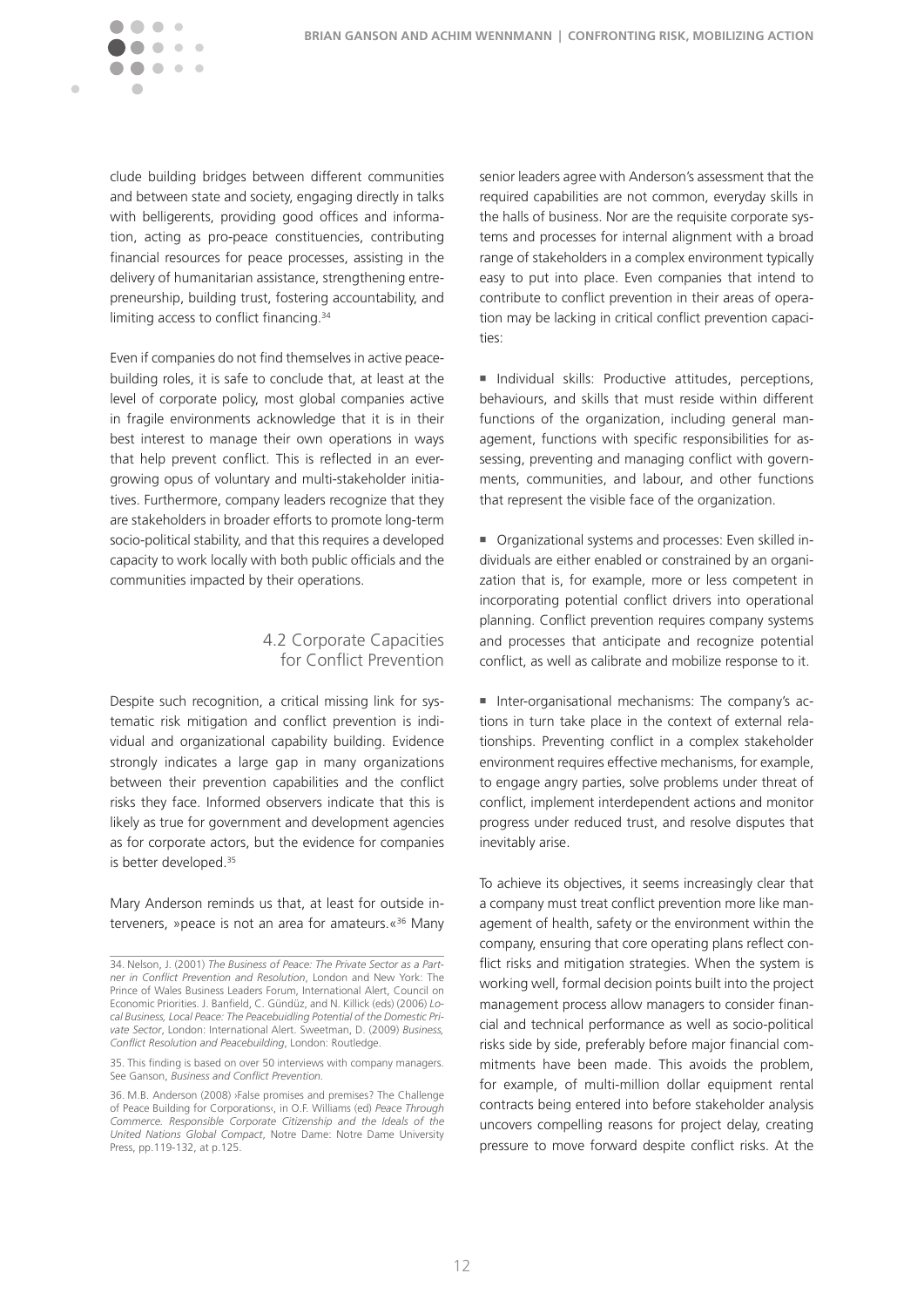<span id="page-12-0"></span>

same time, understanding and discussion are broadened within the company regarding its potential positive and negative roles in a fragile environment. When the system is not working well, compliance mechanisms within the company must be adequately robust to proactively identify gaps and ensure performance against plan.

Good will to ›do no harm‹ among company managers is insufficient; good business practice related to risk mitigation and conflict prevention must be made systematic throughout the company. At present – and mirroring practice challenges among donors and United Nations agencies – there is little consistency of engagement patterns among different companies in fragile environments, or even across the many operations of a single global company. Greater due diligence may be called for by companies themselves and by institutional investors, project finance lenders, insurers, or governments concerned with company performance.

#### 4.3 Private Sector Approaches to Prevention

Where adequate investments have been made and capability gaps overcome, corporate experience to some extent mirrors the increasing conflict prevention focus among other actors on strong local networks and institutions. Companies may focus on social investment, dispute resolution mechanisms, or social engagement and consent more broadly in their risk mitigation and conflict prevention efforts.

A company will likely focus on prevention in the first instance because it directly benefits from a stable operating environment. Corporate discussions of »political risk management« – that is, preventing possible negative impact on the business from geopolitics, socio-political developments, government action, or conflict with local communities – may seem foreign to government and NGO actors. But this may be largely a problem of lexicon. Increasingly international scrutiny of company behaviour by media, socially responsible investors, civil society actors, and others also serves to keep conflict prevention on company board and senior management agendas.

Traditional approaches illustrate the limits of trying to buy peace. Company engagement with local communities is often associated with paternalistic provision of services, putting the company in the business, for example, of

running schools or health clinics. From a company perspective, this invites increasing community demands and creates perverse incentives among local actors to be the wheel that squeaks loudest and therefore receives the most grease. From a prevention perspective, the company risks undermining the development of indigenous capacity to build consensus, plan, deliver services, and resolve disputes.

More recent approaches attempt to empower communities through shared ownership of the social investment process. The practice of negotiating community development agreements is common. $37$  A company may enter into a memorandum of understanding, for example, that provides a multi-stakeholder forum controlled by the community itself with multi-year financing to pursue its own agenda with its own partners of choice. It may be difficult for companies to transition to local decisionmaking systems that they do not control, but results appear to be encouraging.

Companies are increasingly keen to get out of cycles of disputes and grievances. Sustainable development pacts may include joint monitoring of environmental performance and impact, helping establish a common fact base and identifying problems before they become conflicts. Extensive case analysis and practice reviews confirm that a safe place for dialogue and dispute resolution is important for both companies and communities.<sup>38</sup> In part under the spotlight created by the Ruggie Principles, companies increasingly attempt to implement accessible grievance mechanisms.

Also congruent with broader conflict prevention developments is an evolving interest among businesses with operations in difficult places to widen their vision from ›safe operations‹ to ›safe communities‹. In practice this means expanding the focus on the safety of people, assets and operations directly linked to the company, to include broader investments in community capacities to respond to conflict and risk factors from whatever source. This shift can be partly attributed to the painful

<sup>37.</sup> D. Brereton, J. Owen, J. Kim (2011) *Good Practice Note: Community Development Agreements*. Brisbane: Centre for Social Responsibility in Mining, University of Queensland.

<sup>38.</sup> United Nations and European Union (2012) *Toolkit and Guidance for Preventing Conflict and Managing land and Natural Resources Conflicts: Extractive Industries and Conflict*. New York: The United Nations Framework Team for Preventive Action, p.8. Compliance Advisor Ombudsman (CAO), *Annual Report 2010 and Review FY 2000-10*, CAO Washington DC $\overline{2010}$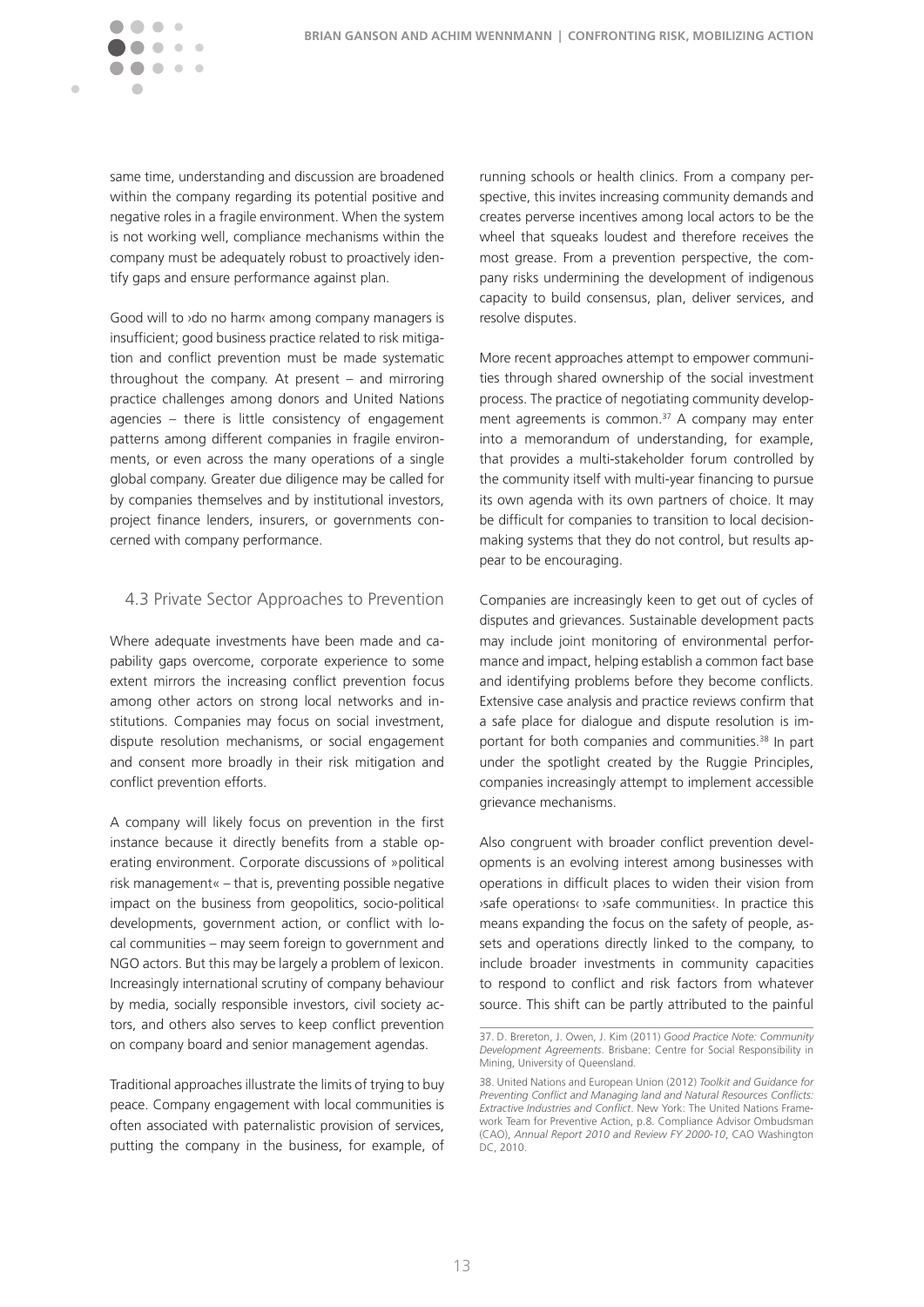experiences of some companies in violent contexts, the costs and limitations of traditional security arrangements, and the quest for new strategies to make long term investments in conflict-prone, but emerging, economies more sustainable.

 $\sqrt{2}$ 

 $\sim$  $\sim$   $\sim$ 

 $\blacksquare$ 

 $\bullet$ 

Companies' practical experience is that they cannot control their operating environment. One company's factory may be next door to another's; an international company's concession may be in the same area as artisanal miners operating in grey areas of the law. In urban areas, the general socio-political environment may be far more important than any action or inaction of any one investor. Foreign companies in particular may be painted with the same brush as those that came before them. Companies faced with such dilemmas increasingly work to position themselves as a member of the community  $\lambda$  cog in the wheel‹ – rather than as the dominant force in the environment.

Corporate experience also underlines a more fundamental point: conflicts are not only disputes about contested land or water use, distribution of benefits, pollution, or health and safety. Rather, at their heart is also a struggle for control over the future vision for the community and the resources to implement it. The World Bank's 2003 Extractive Industries Review concluded that »[m]any grievances from communities and especially from indigenous peoples living near extractive industries projects relate to their claims that their rights to participate in, influence, and share control over development initiatives, decisions, and resources are ignored.«39 Over the last decade, ensuring ›community consent‹ has become a formal requirement of multiple instruments such as by the »the broad community support standard« of the International Finance Corporation (IFC) following the 2007 United Nations Declaration on the Rights of Indigenous Peoples, or as a more general condition of stable operations as characterized by the United Nations Global Compact launched in 1999.

The move from consultation to participation in decisionmaking proves important for predictable and sustainable company-community relations. One study of consent processes in Peru reaches the conclusion that »durable agreements cannot be reached unless companies and

communities have the capacity to engage in meaningful consultations (…) [and that] consultations must be part of consent processes in which companies relinquish some measure of control over decision-making.« 40 This is because communities must believe that their consent is »enduring, enforceable, and meaningful in order to take companies and communities out of their current defensive positions.«41 Such thinking leads more progressive companies to experiment with locating consultation and grievance processes within the community rather than within the company.

This cannot yet, however, be considered the norm. Many companies still struggle to develop meaningful grievance processes. Consultation may still be carried out through PowerPoint presentations and requests for comments, followed by decision-making behind closed doors. The ability of communities to enforce a requirement of consent – particularly where government is not supportive – remains weak.

While legitimate criticism can be directed at companies, it must also be recognized that in many difficult contexts companies face a dilemma. On one hand, public institutions may be too weak, indifferent or illegitimate to play their intended roles. In the case of Peru, »insufficient avenues for public participation and inadequate regulation led to frustration and violence on the part of communities,« while the »government's failure to enforce its own laws requiring community consent led communities … to take matters into their own hands.«42 On the other hand, progressive companies do not wish to fall back into paternalistic practices.

Where possible, companies have found some traction with approaches that support and develop government institutions at various levels. In South Africa, one labor grievance mechanism negotiated by growers and farm workers channels unresolved disputes to the Commission for Conciliation, Mediation and Arbitration, supporting rather than bypassing a government institution that, in the absence of such private solutions, can be over-

<sup>39.</sup> Extractive Industries Review (EIR)(2003) *Striking a Better Balance: The World Bank Groups and the Extractive Industries – Volume I*. Washington D.C.: EIR, p.18.

<sup>40.</sup> L.J Laplante and S.A. Spears (2008), »Out of the Conflict Zone: The Case for Community Consent Processes in the Extractive Sector«. *Yale Human Rights and Development Law Journal*, Vol.1, pp.69-116, at p.115. 41. Ibid, p.69

<sup>42.</sup> Ibid., 116.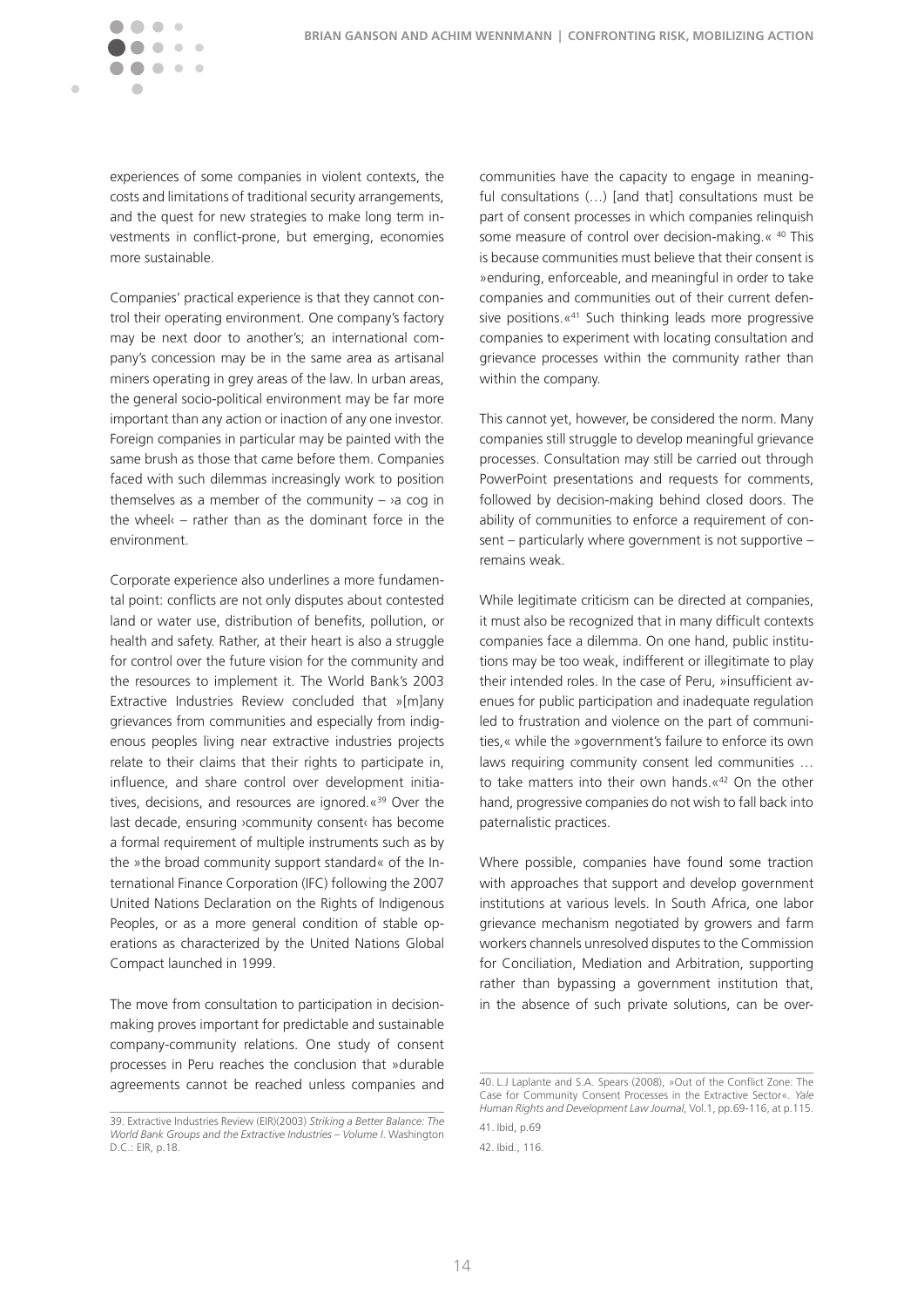<span id="page-14-0"></span>

whelmed.43 In the Dominican Republic, Barrick Gold's explicit goals included democratization within a national legal framework for decentralization and the development of municipal governance, which at the time of their intervention was a nascent vet unrealized vision.<sup>44</sup> In Peru, more progressive company actions lent support both to the Peruvian Ombudsman's Office, and to the creation of a mediation commission within the Ministry of Energy and Mines.45

In contexts of weaker or less willing governments – defining characteristics of fragile environments – preventive practice inside and outside of the corporate sector may suggest a need for carefully constructed hybrid spaces: officially recognized but independent, with neutral facilitation that allows government, business, communities and civil society to find common ground even as they play their distinctive roles. These can support dialogue and deliberation without usurping legitimate decisionmaking roles or undermining the long-term development of government.

## 5. Towards an Action Framework: Multi-sectoral and Multi-layered Approaches

Advances on conflict prevention, successes in peacebuilding practice, and emerging trends in business – community relations provide some confidence that solutions are possible for the challenges of conflict prevention in the context of large scale business investment in fragile environments. They therefore provide the foundation for a new action framework. That framework situates company action within a multi-sectoral, multi-layered approach that builds on the strengths of business, peacebuilding and local actors. It envisions structured, neutral spaces for information sharing, analysis, planning and monitoring linked across sectors and political levels.

The task remains to generate a workable process for effective conflict prevention across sectors and institutions.

To meet conflict prevention needs where business operates in fragile environments, the priorities are to:

 Identify the constituent elements of effective local capacity for conflict prevention and risk mitigation. Emerging peacebuilding strategies such as the infrastructures for peace or observatories may be drawn upon, but distinctive elements for large-scale investments must also be understood.

Build consensus on the shared responsibilities but differentiated roles of international actors in nurturing and supporting local capacity. These actors must draw on strengths and maintain legitimacy in supporting conflict prevention capabilities, taking into account the long lead times for their development in fragile contexts.

I Identify the constituent elements of effective collaboration across sectors. Models are required for multi-sectoral, multi-layered and coordinated action, particularly where government may lack the capacity or legitimacy to play a leading role.

The new action framework emerges from the discussions, consultations and interviews surrounding a twelvemonth multi-stakeholder process. It addresses most fundamentally the strengthening of the dispute resolution and prevention capacities of actors on the ground, as well as the respective roles of business and peacebuilding actors in doing so. It also queries the conflict prevention skills and capabilities required by corporate, governmental, and multilateral actors as they prepare for large scale investment.

### 5.1 Elements

The elements proposed in this section are intended to serve as an agenda for dialogue, rather than as a universal blueprint for action. To ensure context-appropriate implementation, they must be tested and creatively adapted by actors wishing to advance the action framework in a specific place.

<sup>43.</sup> C. Rees (2011) *Piloting Principles for Effective Company-stakeholder Grievance Mechanisms.* Cambridge: Harvard Kennedy School Corporate Social Responsibility Initiative.

<sup>44.</sup> A. Ausland, and G. Tonn (2010) *Partnering for Local Development: An Independent Assessment of a Unique Corporate Social Responsibility and Community Relations Strategy*. Johannesburg: Barrick Gold Corporation.

<sup>45.</sup> P.I. Vasquez (forthcoming 2013*) Oil Sparks in the Amazon: A Look at Local Conflict, Indigenous Populations, and Natural Resources*. Athens: University of Georgia Press.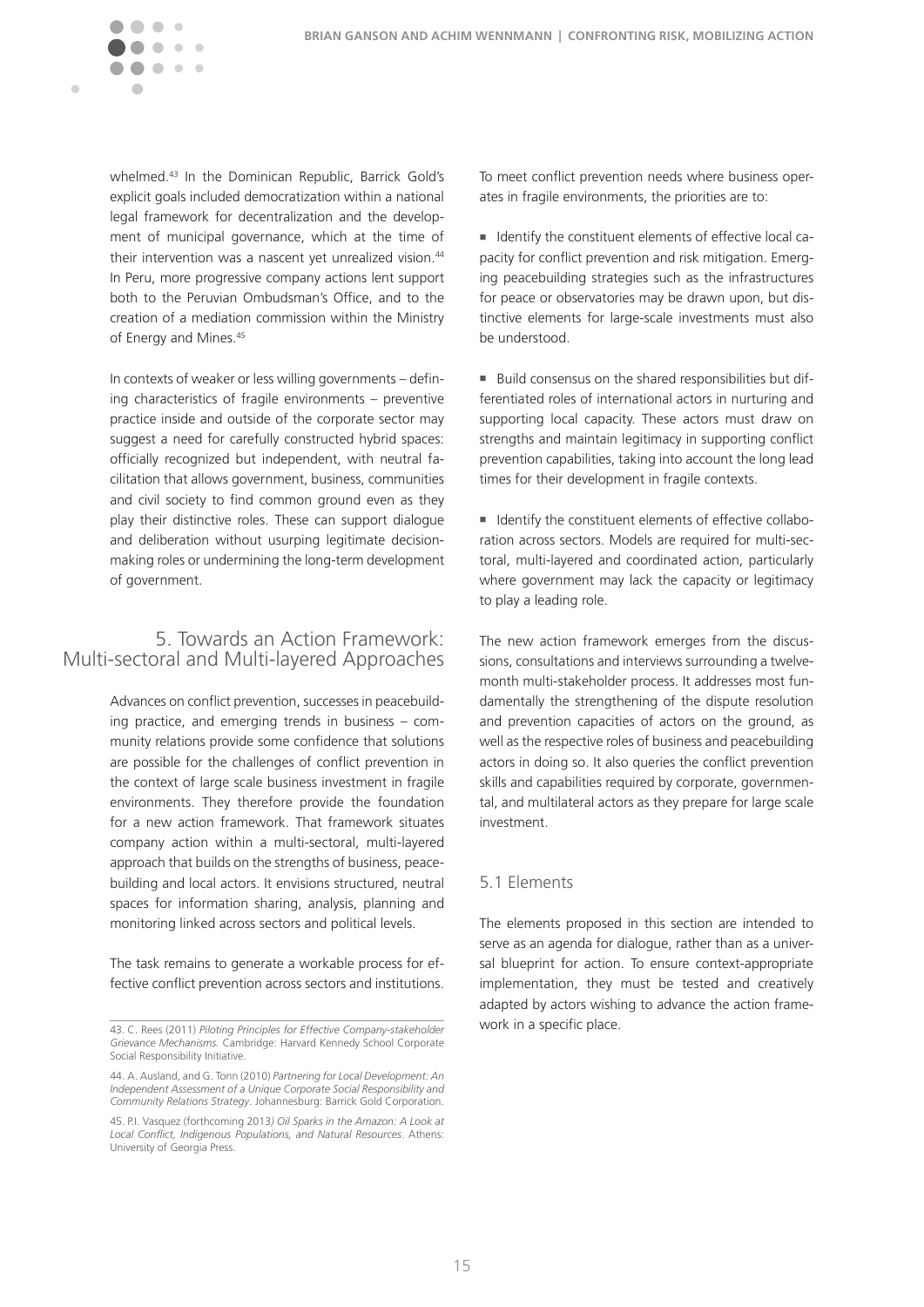



›Facilities‹ or ›Spaces‹ With a Capacity to Convene a Variety of Local Actors

The tensions and stress factors caused or exacerbated by large scale investment require inclusive approaches. Fragile relationships, however, are a key characteristic of fragile environments. Mistrust leads parties to speak mostly with like-minded actors, keeping diverse and divergent voices from reaching decision makers. At the same time, necessary advocacy of legitimate interests by communities, government, business and civil society may be inconsistent with convening and facilitating, suggesting the need for a neutral role. A facility or institutionalized space supports relationship building, honest off the record discussion, information gathering, joint analysis, and collective monitoring across actors and sectors. To the extent that conflicting perceptions create tensions, information sharing and joint learning are already useful tools for aligning expectations and reducing conflict.

While intended as a catalyst for action, the facility is not a decision-making forum. All the same, what often emerges is common understanding that conflicts, tensions and stress factors can more effectively be addressed collaboratively. Community-based monitoring systems might support the environmental regulatory authority; local conflict resolution mechanisms might help manage grievances that, whether or not tied to company operations, end up in front of their gates. The facility provides for the dialogue and deliberation that are the foundation of collaborative planning, effective decision-making, and calls to action.

### Context-specific Risk Management as the Convening Ground Across Institutions and Sectors

As much as diverse parties may at times see themselves in opposition to each other on issues related to large scale investments, they share common interests in effective management of risks. Participants receive immediate value from on-going participation to the extent that the facility helps collect, integrate and analyze local information about risks in ways useful to and digestible by a variety of constituencies, and introduces relevant and actionable lessons learnt from elsewhere into the local context. These activities operationalize multi-sectoral engagement on the ground.

In order for actors to cooperate on risk analysis it is not necessary that they characterize risks in the same way: For the government, it may be risk to revenue streams; for the company, the risk to operational continuity; for the community, the risk of environmental damage; and for the civil society organization, the risk to its good governance agenda. Parties must simply gain benefit from the perspectives and insights of others, captured in ›public‹ products, such as conflict analyses and trend monitoring. These can be incorporated in diverse ›private‹ products – input into a company's human rights due diligence, for example, or a local government's capacity building plan – in ways different participants find most useful.

#### Multi-layered Spaces

Conflict risk at the local level is often a reflection of broader tensions or stress factors in the system. Land contested by neighboring communities may reflect at the same time a reluctance to address indigenous claims going back to a colonial era, government policy to set aside wetlands or nature reserves without sufficient regard to the impact on local populations, land grabs by politically powerful individuals, and company failures to allocate royalties on a >pooled< rather than a >wellhead< basis. Such conflicts cannot be resolved locally. Capacity to convene actors and share knowledge among various constellations of regional, national or international players present in specific contexts recognizes that these require multi-sectoral engagement at different levels.

Convening at national and international levels also helps to feed the realities of the local situation into the programs and plans of international actors, whether intergovernmental organizations, private enterprises, or peacebuilding and development actors. A facility or institutionalized space can be equally important to supporting relationship building, information gathering, joint analysis, collaborative planning and collective monitoring across actors and sectors internationally as it is locally. It helps keep focus on the realities, needs and opportunities of the specific local context, allows the voices of local actors to be heard most directly, and contributes to the coherence and cumulative impact of international intervention.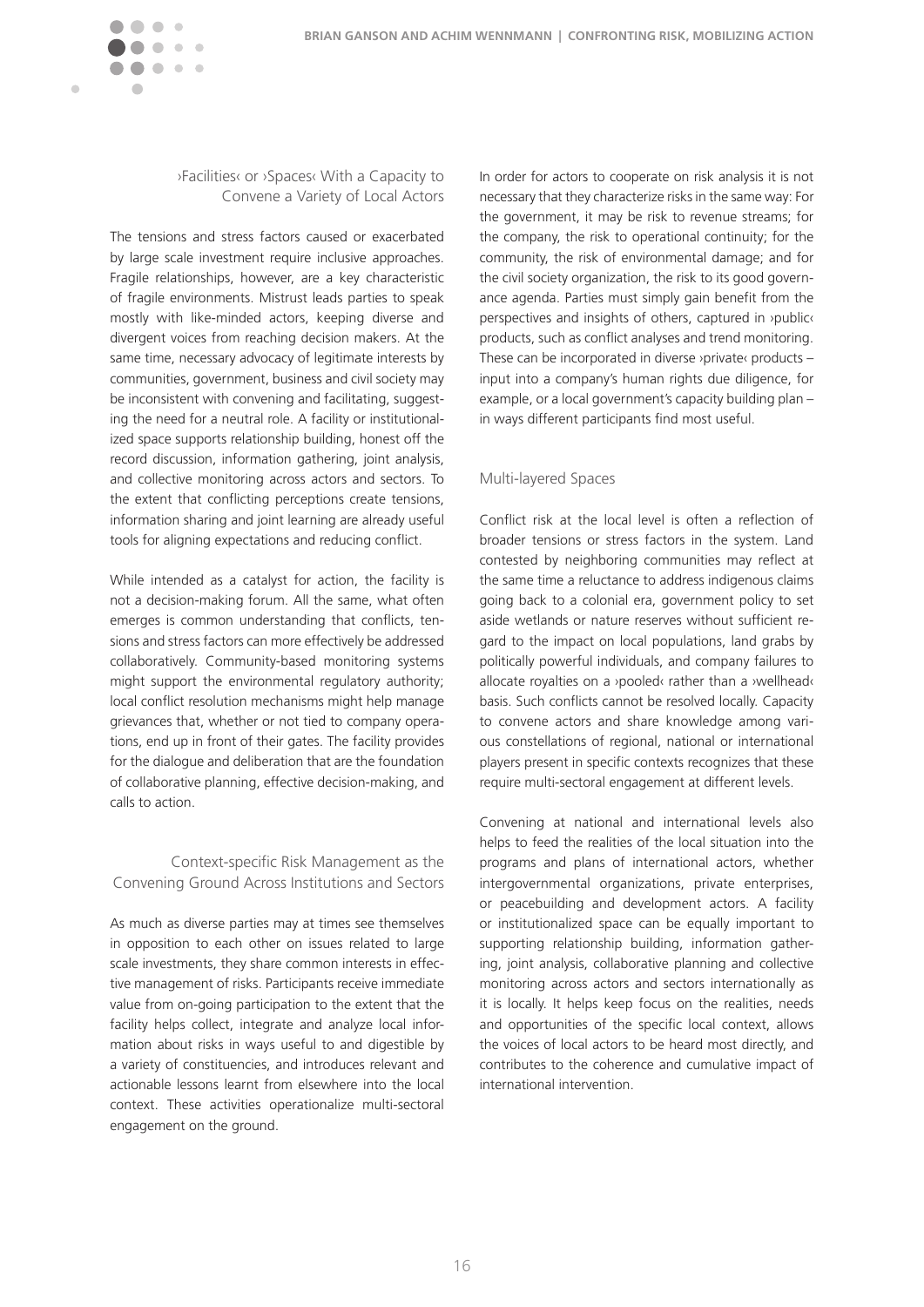<span id="page-16-0"></span>

#### Networking Across Contexts

The weight of the action framework is biased towards engagement in specific fragile environments. There is, however, utility for limited but broader international activities that grow directly out of the experience and credibility gained from targeted interventions in specific national contexts.

The first of these is an action learning network that connects local facilities. It first of all connects them to each other, providing a space for collegial reflection and capacity development. It secondly connects them to related international initiatives, opening multi-directional channels for learning and influence. Better understanding of local contexts and practice will help direct priorities for research, promising practice development and policy. At the same time, the network fosters the infusion of expertise and experiences from other contexts into the exchange, accelerating the uptake of promising practices on the ground. Comparative analysis as part of monitoring and evaluation also improves the evidence base for planning and implementation in specific contexts. In this way, dialogue and deliberation support evidence generation, while evidence has a better entry point to influence decision-making. Networking of actors participating in local ›facilities‹ can evolve over time into a multi-sector and cross-institutional platform.

## A Strategic Focal Point to Facilitate International Accompaniment of Local Efforts

A strategic focal point adds energy to a space where action is urgently needed but where resources and capabilities are poorly aligned to needs. It acts as a catalyst for multi-sectoral, multi-layered approaches that reduce the risks and increase the positive potential for business investment in fragile environments. The realization that parties in fragile environments often lack both the will and the capacity to work together provides the strongest rationale for the utility of a strategic focal point to facilitate international accompaniment of local efforts. This accompaniment role focuses on:

 Seeding conversations in particular national contexts that highlight the risks of conflict to a variety of agendas, as well as the utility of addressing those risks on a multistakeholder, multi-layered basis.

**Providing political, technical and financial support for** dialogue and deliberation in particular national contexts that leads to locally-owned, robust and sustained multistakeholder systems for risk identification and risk mitigation.

 Surveying local strengths and weaknesses and facilitating interventions that build resilient local capacity for conflict prevention and resolution, enable peer learning, and rally global insights in a manner actionable in the local context.

 Facilitating relationships and understandings that lead to better aligned and more constructive international support for specific local efforts across business, peacebuilding, development, and governmental actors.

The utility of such roles to build risk mitigation and conflict prevention systems in fragile environments in effect mirrors the emerging consensus on international mediation support roles more generally. There is utility in building relationships of confidence where they do not sufficiently exist among local actors themselves around risk and risk mitigation; facilitating participatory analysis of conflict dynamics as well as local strengths and challenges for dealing with them across a variety of actors; ensuring careful evaluation of strategic and tactical options for introducing new thinking and new modes of action for conflict prevention into the fragile environment; providing expert support for design, management and evaluation of conflict prevention systems; and engaging in consistent outreach to the full range of stakeholders nationally and internationally for coherent action.

## 5.2 Challenges

That the action framework must be operational in some of the world's most difficult contexts invites a strong dose of realism. Real world challenges must be put straight on the table.

The first is that conflict and conflict potential are growing faster than conflict prevention capabilities. On one hand, we see increased pressures from globalization and competition for resources opening even the most fragile markets to global investment. On the other, we see rising community expectations combined with new mechanisms for asserting community interests. These combined are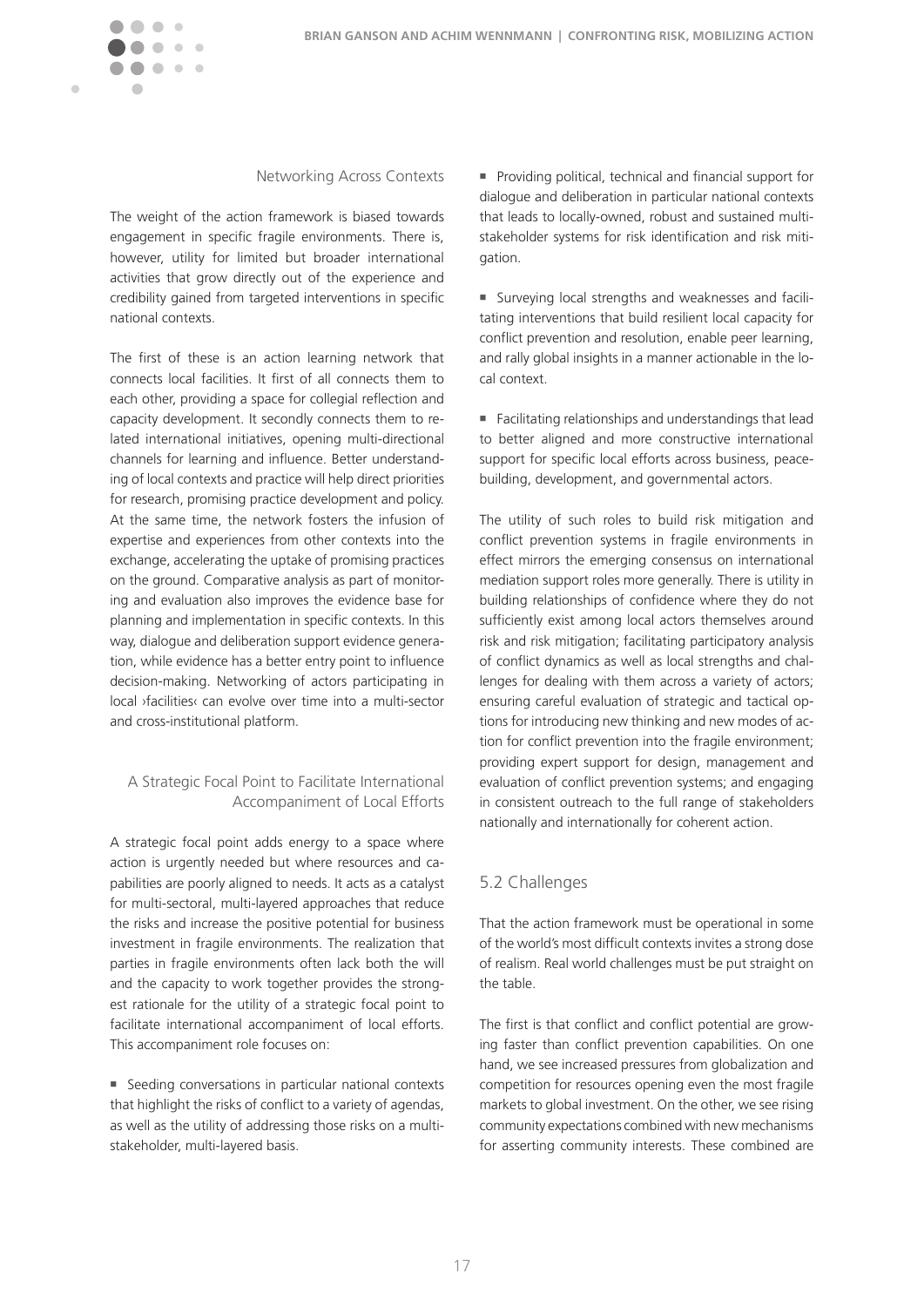<span id="page-17-0"></span> $\sim$   $\sim$ 

 $\blacksquare$ 

a recipe for increased tensions where communities face real or potential negative impact from large-scale privatesector activities, including displacement, environmental degradation, or other rights violations or negative effects on local autonomy and development. Yet the universe of contexts in which well-documented, well-understood approaches to conflict prevention are systematically put to work is mostly limited to a small number of large-scale extractive operations. New conflicts continuously emerge in places that remain largely off the international radar.

Even once conflict risks are registered, effective preventive action may be out of sync with typical donor planning and funding cycles. Efforts to establish effective conflict prevention systems must be sufficiently intense, on-going and compelling to overcome predictable scepticism and resistance. Mobilization of local, regional, national and international stakeholders in environments characterized by profound mistrust and weak relationships across sectors is a long-term endeavour. Building from extent local conflict prevention capacity and experience will help, but moving from exploratory conversations, through consensus on the appropriate structure, staffing, finance and governance for a facility in particular local context, to its operationalization and demonstrated preventive outcomes, can be predicted to be a multi-year process.

Effective preventive action may also be out of sync with a world increasingly driven by ›value for money‹ and ›return on investment‹ in both public and private spheres. It is difficult to monetize good analysis and good relationships, or for donors to conceptualize the building of a coalition around an agenda for risk identification and conflict prevention as a laudable programme goal. Defining and measuring success is particularly complicated in the context of what is ultimately a public good, making difficult a compelling investment scenario for any single actor. There are the additional generalized challenges of demonstrating causal relationships in complex environments, and of proving in any rigorous way the improved outcomes from preventive action or risk mitigation measures in a particular context. The logic of reducing days of operational disruption, fewer violent incidents, or improved collaborative relationships is straight-forward, but their proof is not.

Attitude and behavioural changes are also required. The action framework catalyses collaborative action and encourages the application of more holistic strategies for intervention in fragile environments. These challenge, on the one hand, central governments that wish to tell international companies that they may not engage indigenous communities directly, and on the other hand, United Nations officials who prefer to speak to the host government of a large multinational, rather than to the company itself. It is not only local actors who will need to be progressively engaged in dialogue and deliberation to achieve risk mitigation and conflict prevention goals; many silos need to be broken.

Finally, it must be frankly admitted that the framework is a necessary but insufficient condition for preventive action. Much turns on the willingness and capacity of the various actors – the international company, local business, civil society, government – to turn insight into action. Engagement at the national and international levels provide leverage points for action, as do opportunities to use local convening to build capacity or engage various parts of complex organizations, such as companies and municipalities. Finally, good analysis creates opportunities to pressure actors in productive ways. But the action framework to some extent supports a ›coalition of the willing‹; it cannot, in and of itself, force a company, government, donor or development actor to act on the conflict risk data that emerges. Effective advocacy and leadership are still required across sectors and institutions.

## 6. Conclusion: Confronting Risk, Mobilizing Action

World-wide, large-scale investment in fragile environments is increasing in scale and scope, taking place by definition well before structural good governance reforms can be effective. The twelve-month process leading to this paper highlights a framework to confront risk and mobilize action that can save lives and money. Successful conflict prevention and risk mitigation mean fewer people hurt or killed, fewer livelihoods destroyed and fewer operational disruptions. They contribute to acceleration of recovery of investments, accelerated achievement of development goals, and broader benefits to communities. They mean short-term cost savings, and long-term more sustainable and predictable relationships. They result in safer and more predictable life around large-scale investment projects.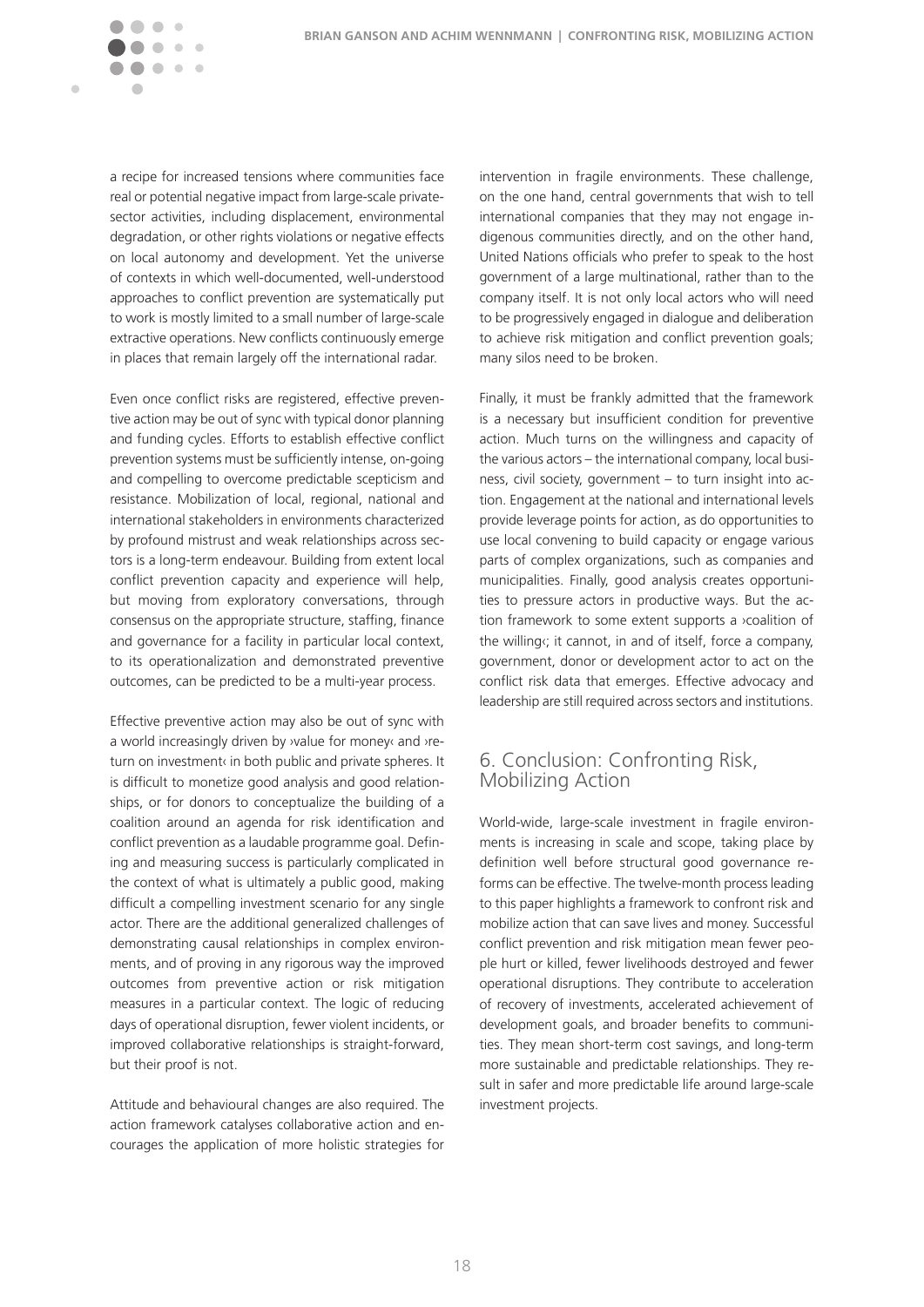

While far from simple, the broad directions for preventive action are straightforward. Experience tells us that, ›the problem is not the problem. Development is change, and change is fraught with problems. The problem is the community's lack of capacity to manage the problem.‹ Both peacebuilding and company practice therefore increasingly focus on the strength and resilience of local actors – including but not limited to government – to identify and appropriately respond to tensions and stress factors in the environment.

Complexity arises when we confront the challenge of coordinating conflict prevention practice – including the need for multi-layered, multi-sectoral alignment – across a bewildering variety and number of actors and contexts in order to achieve its promise.

Risk identification and risk mitigation provide a meeting ground for coordinated action. Parties need only admit that their own agenda, however defined, is at risk in the fragile environment, and realize that they share with others common interests in effective risk management. All actors struggle in their own way to maintain livelihoods, operations, or services in some of the most difficult environments in the world. Better local knowledge and situational intelligence accrue to the benefit of all. Thoughtful third party roles may all the same be required to seed conversations in particular national contexts, building consensus on the utility of addressing risks and conflicts on a multi-stakeholder, multi-layered basis.

Building from this foundation, the nurturing of spaces for collaborative risk management helps operationalize a vision that places context sensitivity at the centre of engagements on the ground. It improves the assessments required by a range of international instruments. It educates technical experts – whether in governments, companies, or development agencies – on the messy realities of co-existent and competing forms of political or economic order, conflicting claims to legitimacy and resources, and a weak social base. It provides compensatory and transitional mechanisms for dialogue and deliberation in the service of better decision-making, despite the fragility of the environment.

In the presence of both an urgent problem and a framework solution, what is now clearly indicated is concerted international action. In practice it proves exceedingly difficult for local actors to rally the coordinated efforts

necessary to implement such solutions. Weak government and embattled institutions, of course, are defining characteristics of fragile environments. Deep distrust and contentious relationships push parties apart even where underlying common interests in conflict prevention are shared. With government, business, communities, civil society, and international actors advocating for their own self-interest, there is often no obvious honest broker to help establish common ground.

Even if local parties were willing to come together, they face substantial knowledge and skill gaps. Economic actors frequently have the most realistic expectations for the challenges ahead but still have only limited capabilities to act preventively. Peacebuilding actors may have little knowledge about the lifecycle of large-scale business investment or the full range of its likely impact. Even where there are skilled conflict prevention and resolution practitioners locally, they may lack understanding of the international legal and regulatory context in which investment takes place. Local communities in general and marginalized communities in particular are often enough left out of the conversation altogether.

In light of these circumstances, international efforts to support the establishment of effective conflict prevention systems must be sufficiently intense, on-going and compelling to overcome predictable scepticism and resistance. Ad-hoc and poorly coordinated efforts have proven insufficient. The realization that parties in fragile environments often lack both the will and the capacity to work together highlights the utility of an outside actor playing catalytic and convening roles. Conflict prevention and risk mitigation at the local level would therefore benefit from careful international accompaniment and support within a multi-dimensional framework. As outlined in greater detail above, such accompaniment would:

**Provide political, technical and financial support for** dialogue and deliberation that support the development of locally-owned, robust and sustained multi-stakeholder systems for risk identification and risk mitigation in particular national contexts;

 Facilitate relationships and understandings across business, peacebuilding, development, and governmental actors that lead to better aligned and more constructive international support for specific local efforts;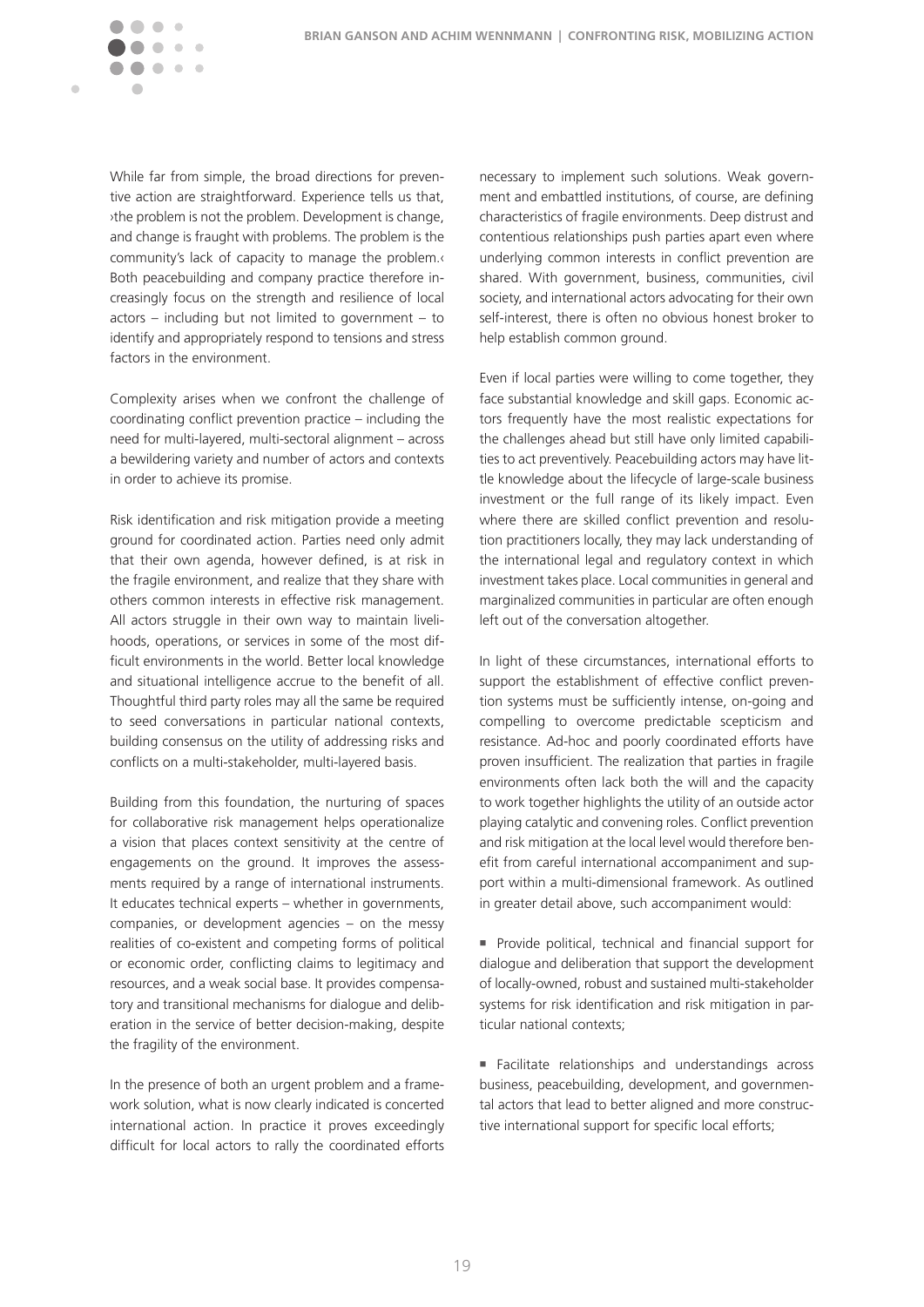$\sqrt{2}$  $\sim$  $\sim$ 

 $\blacksquare$ 

**Progressively engage more actors – outside of the ex**tractive sector, small and medium enterprises, and enterprises from the global south, among others – to normalize proven preventive approaches as part of planning and implementation; and

 Aggregate experience from a variety of local contexts to provide policy- and practice-relevant insights to business, government, peacebuilding, development and knowledge actors at local, national and international levels.

The local efforts and international accompaniment roles described above do not, however, emerge on their own. This analysis, based on the multi-stakeholder process, therefore argues for the establishment of a focal point to catalyse sustained efforts on conflict prevention in the context of large-scale business investment in targeted fragile environments. The focal point would mobilize and align action among existing actors, and enable new partnerships among business, government, peacebuilding, development and knowledge actors that lead to more optimal support for conflict prevention. Its value would come from its capacity, legitimacy and independence to play targeted strategic roles. It would add energy to a space where action is urgently needed but where resources and capabilities are poorly aligned to needs. It would allow the focus to now shift to catalysing and accompanying action in specific fragile environments.